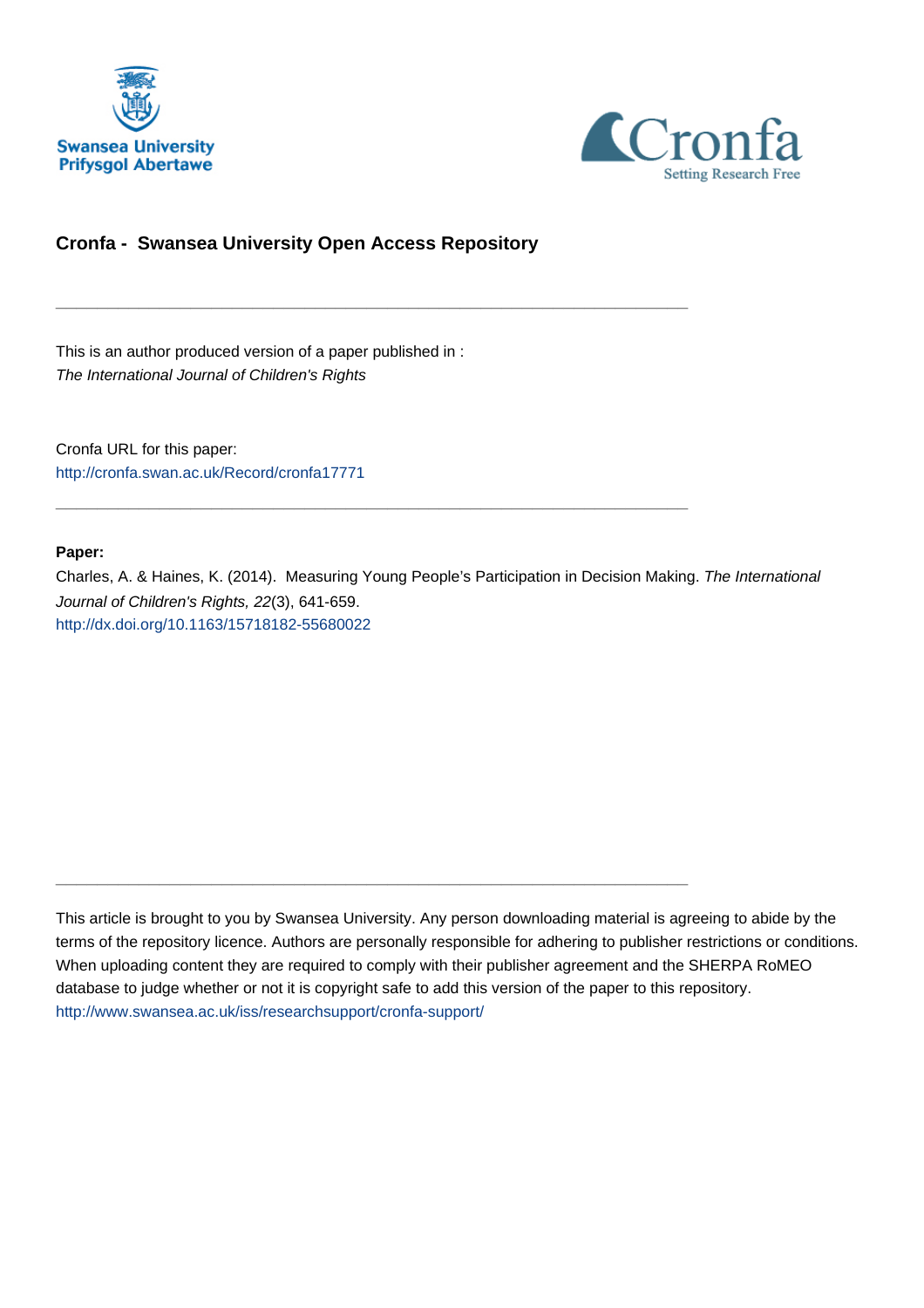## **Article title:**

Measuring young people's participation in decision making: What young people say

## **Authors:**

| Principal author: | Dr. Anthony Charles                           |
|-------------------|-----------------------------------------------|
| Second author:    | <b>Professor Kevin Haines</b>                 |
|                   | Department of Criminology, College of Law and |
|                   | Criminology, Swansea University.              |

Contact e-mail: Dr. Anthony Charles a.d.charles@swansea.ac.uk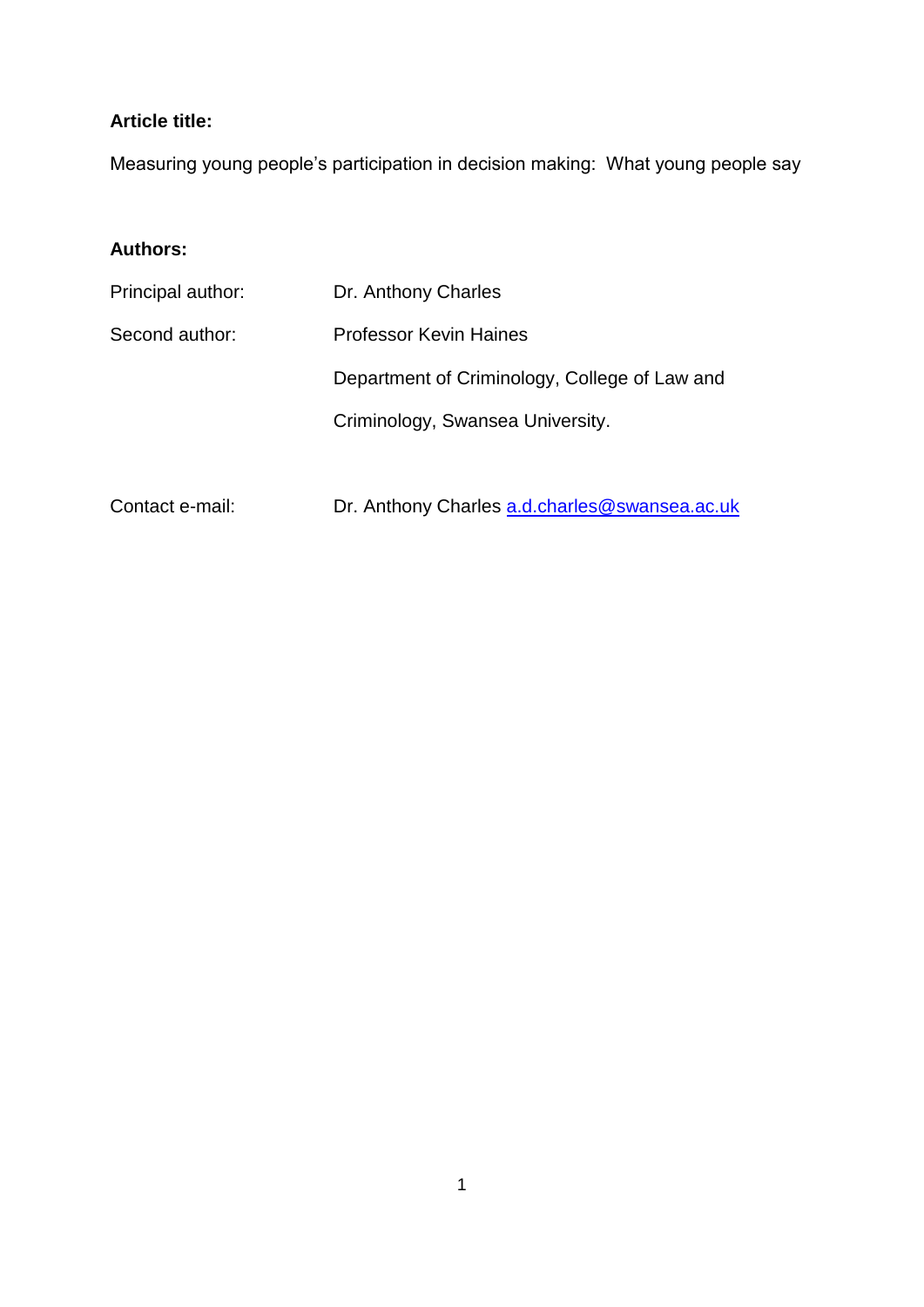# **Anthony Charles and Kevin Haines Department of Criminology, College of Law and Criminology, Swansea University**

## **Measuring young people's participation in decision making: What young people say**

#### **Key words:**

Participation Decision Making Qualitative methods Measurement development

#### **Abstract:**

Young people are frequently exhorted to participate 'more' in decision making, both formally and informally. Paradoxically, no standard or comprehensively used measurement tool through which young people's right to participate in decision making exists. However, a range of participation scales have been developed and these mainly adult generated tools feature prominently in literature, impacting upon, and informing policy and participative practice. Yet, despite the emphasis on young people's right to participate in those things which affect them, including how their participation is measured, examples of young person-generated approaches to understanding the extent of their decision making are somewhat elusive. Drawing upon research undertaken in Swansea to explore how young people thought their participation in decision making should be measured, this article focuses and reflects upon the development of an appropriate, participative methodology, the views which young people offered through the enquiry, and the construction of a new participation measurement scale.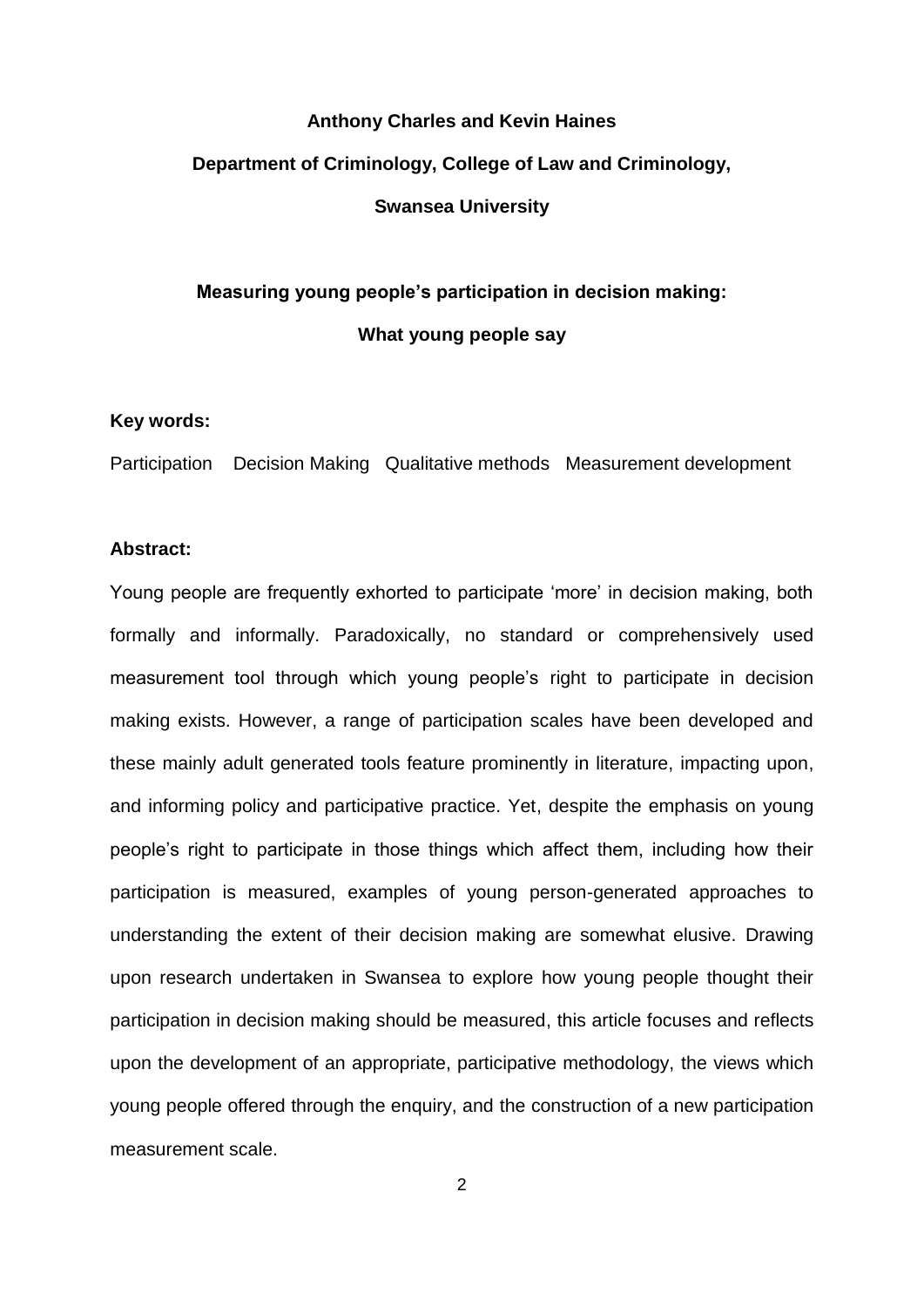#### **Introduction**

Young people's participation in decision making, both conceptually and in terms of practice, has often been described as multi-dimensional and omni-locational (see London 2007, Sinclair 2004). As a concept and practical reality, participation is something that excites interest, but it has proven difficult to define. A significant body of literature has been generated that seeks to explain participation, and these works offer explanations of the concept of participation ranging from universal, to focused, project-specific perspectives. Various attempts have been made to measure young people's participation in decision making. For example, efforts to better understand the extent of young people's participation are manifest in formal measurement systems (see DCFS, 2008) and standards based approaches (Welsh Assembly Government 2006) and work has been undertaken to measure young people's participation, most often at a very local level, sometimes using child-focused instruments (for example, Morgan et al. 2004).

The literature suggests that two critical tensions exist in relation to the measurement of young people's participation in decision making. Firstly, there is discordance between the rhetoric concerning the right of young people to participate in decision making and its applied reality. This discordance is located centrally in the enduring control of the participation agenda by adults. Exercising control over the use of young people's right to participation in decision making, adults often promote engagement in formal decision processes and constitutional environments (for example, internationally via the Committee on the Rights of the Child, 2004, and in nations via the Children Act, 1989) instead of focusing on those things which are closer to the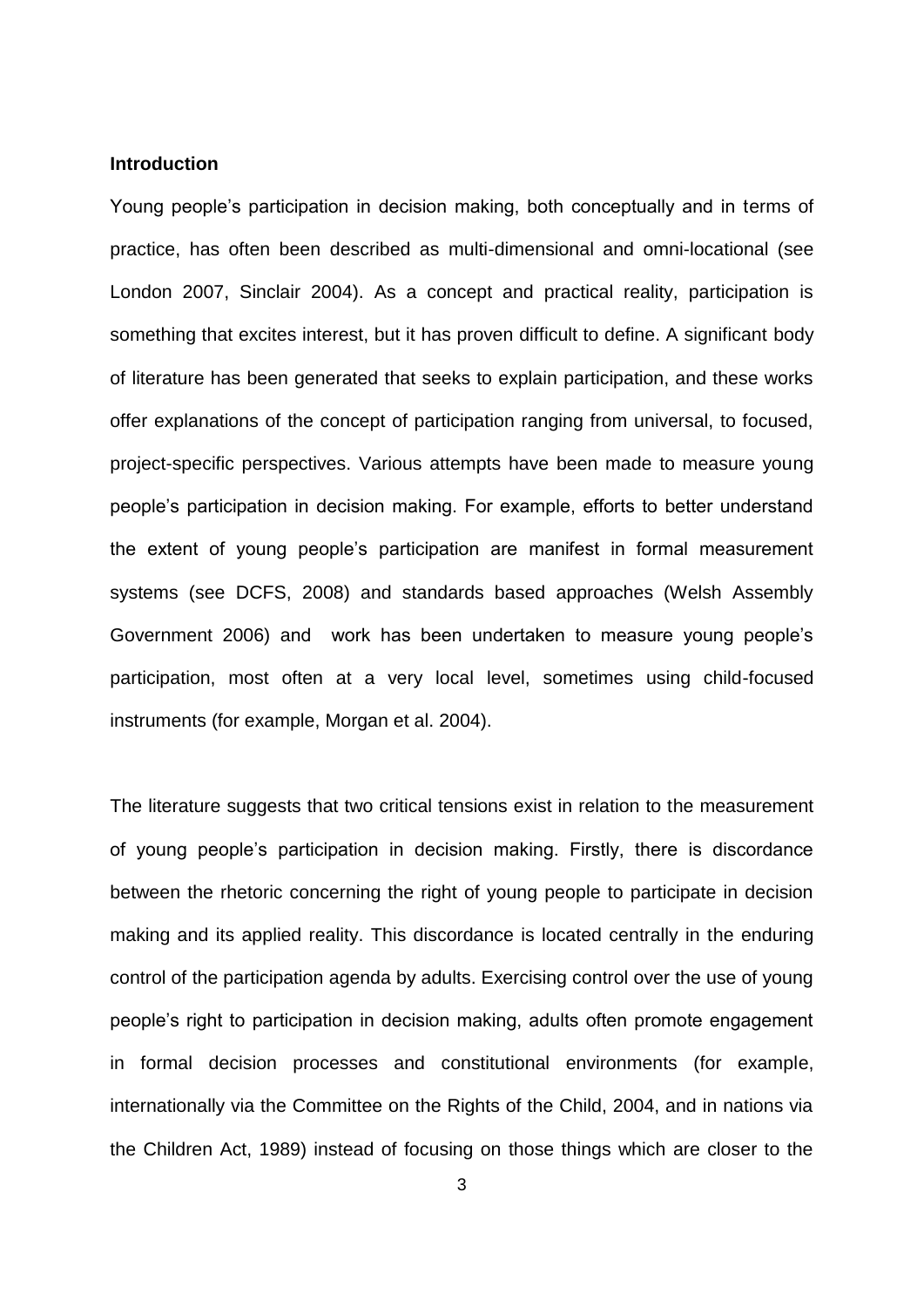lived realities of young peoples' lives and which they might consider to be more important. Hence, less emphasis and resources have been invested in, arguably equally important areas of activity such as, young people-targeted, participatory research and evaluation compared to institutional structures and agency-focused service delivery. This reality persists despite warnings that participation can be utilised to deny young people's right to make decisions in critical areas of activity or to tokenise their engagement (see Kirby and Bryson 2002, Hart, 1992). Secondly, and specifically in relation to methodological processes, there is evidence that adults are simply not acting in a way that enables young people to be active contributors. Twenty three years following the ratification of the UNCRC (1989) and fifteen years after the emergence of the 'new sociology of childhood' (James and Prout 1997) the universal and consistent involvement of young people in research processes (not just as mere recipients) does not occur. There are very real and potentially negative consequences which flow from the existence of the denial of participative opportunities for young people.

The juxtaposition of an apparent denial of young people's right to participate in critical research processes stands oddly with the rhetoric of participation which policy makers have been eager to enshrine in law, policy and practice (for example, European Union 2000). Importantly, the non-involvement of young people in research poses critical challenges for the measurement of their participation. Key amongst those challenges is the danger that instruments developed by adults may neither reflect the reality of young people's decision making (see Waller 2006, Corsaro 1997), nor provide research participants with meaningful opportunities to review, contextualise and focus enquiry on the things that really matter (see Save the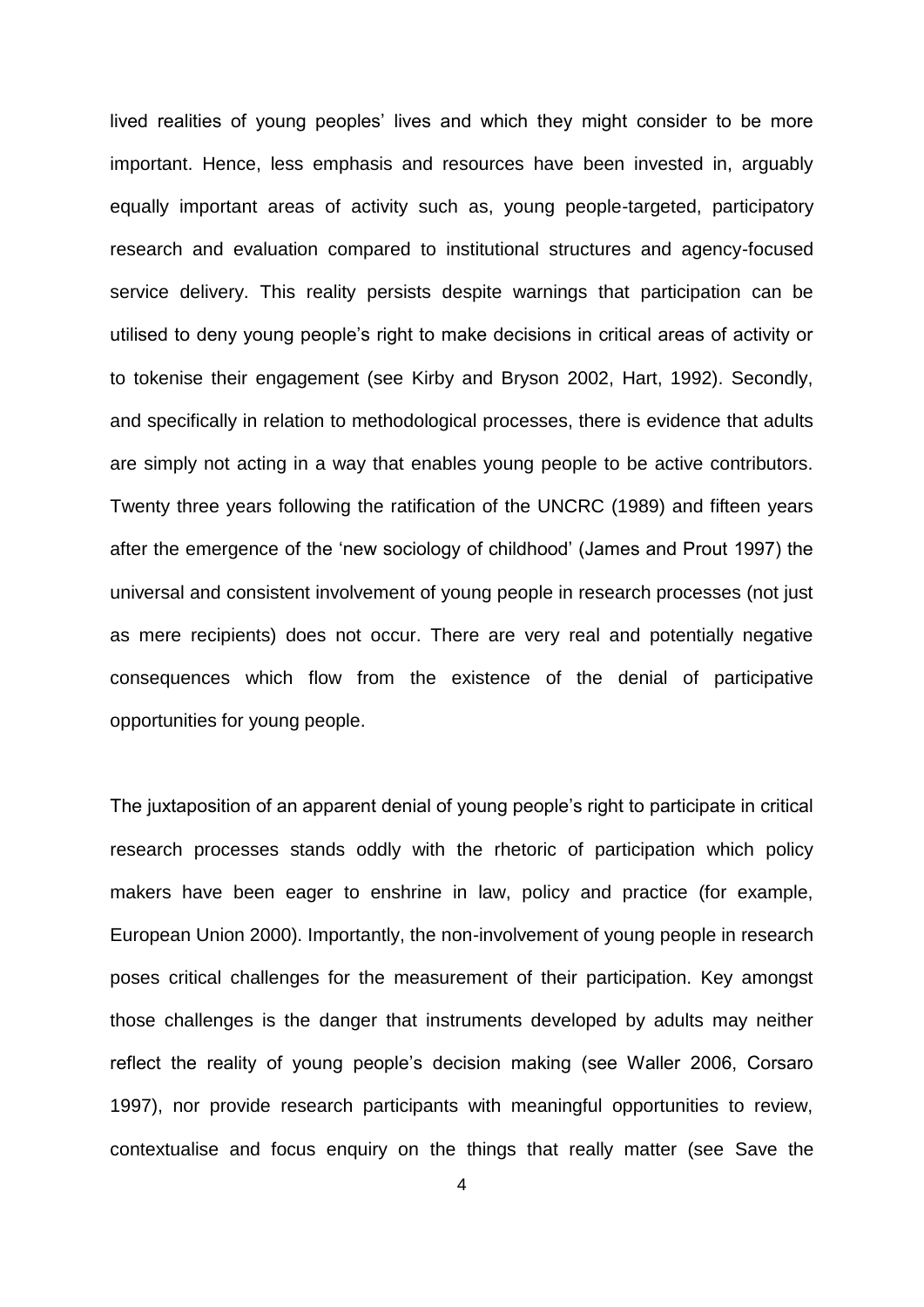Children 2004, Kellett 2003). The credibility of measurement processes are central to the quality of research. The extent to which young people are encouraged and enabled to participate in research design is fundamentally related to the development of processes which allow their voices to be heard.

This article focuses on research which was undertaken in Swansea to enable young people to design and develop new tools to measure their participation. In this article, the ways that young people participated in research, influenced design and research instrument construction will be explored, with an emphasis on the outcomes which flowed from their engagement.

#### **Engaging young people in the research**

To engage young people in the research, a participative and child-appropriate methodology was developed. There were clear reasons for this: a recognition that young people possess clear insights and a wealth of knowledge concerning their worlds (Christensen and Prout 2002); an understanding that young people are different from adults, perceiving and making sense of their lives in alternative ways to 'older' community members (London and Young 2003); and, critically in methodological terms, young people can help to make visible issues or topics that matter to them which remain invisible to adults (Fielding 2001). Specifically in relation to engagement within research processes, the methodology was intended to embed the principle that young people are partners who can play a central role in enquiry, making meaningful contributions to research design and the formation of relevant tools (Krenichyn et al. 2007). Thus, the ethos of the research reflected the inalienable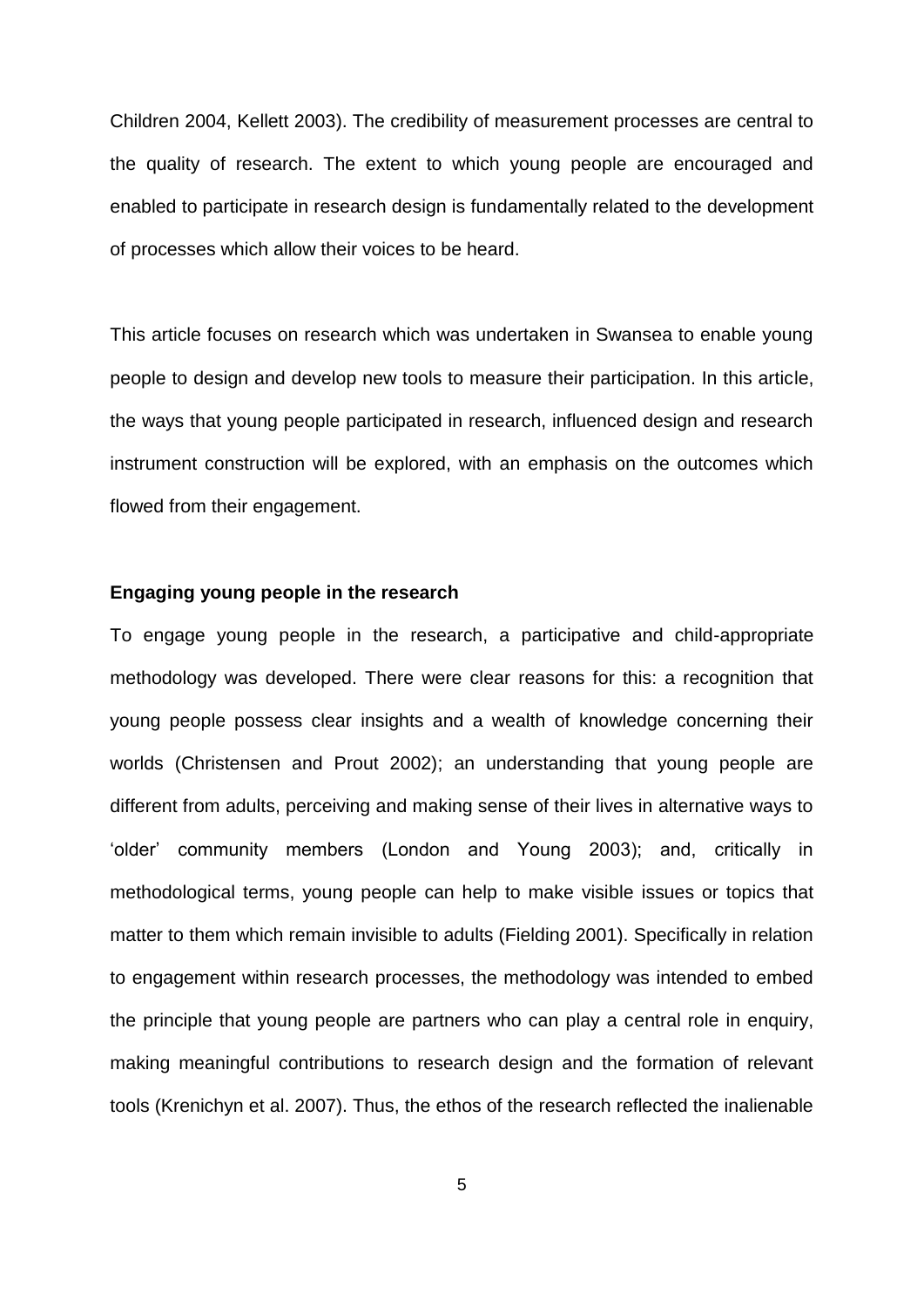right of young people to participate and not to be either tokenised or used simply as data vessels.

When designing the methodology, two important concerns were specifically addressed: gaining the views of a broad spectrum of young people; and ensuring that adult domination of the research did not occur.

The primary group of young people engaged in this research process was drawn from a 'mainstream' school sample. This group was supplemented by a smaller sample drawn from young people engaged with the local Youth Offending Service, primarily to ensure that the views of those young people who are often excluded from mainstream research had an opportunity to have their voices heard (see, for example, Lowndes et al. 2001, Matthews et al. 2000).

Generation of a sample for mainstream young people was achieved purposively through engagement with a local secondary School. The School was supportive of the research and ensured that classes of pupils that participated in the enquiry were diverse, comprising young people of differing abilities, by designating PSE lessons as research sessions. By operationalising this methodological process, 93 mainstream young people, aged between 11-16 years participated in the research. For those in the 'harder to reach' group, the Swansea Youth Offending Service was approached and 6 young people aged between 11-18 years, who were working with the Youth Inclusion Project and the Resettlement and After Care Programme played an active role in the research. For this group a fixed location was not used for research sessions, rather, local community venues such as a rugby club were used to ensure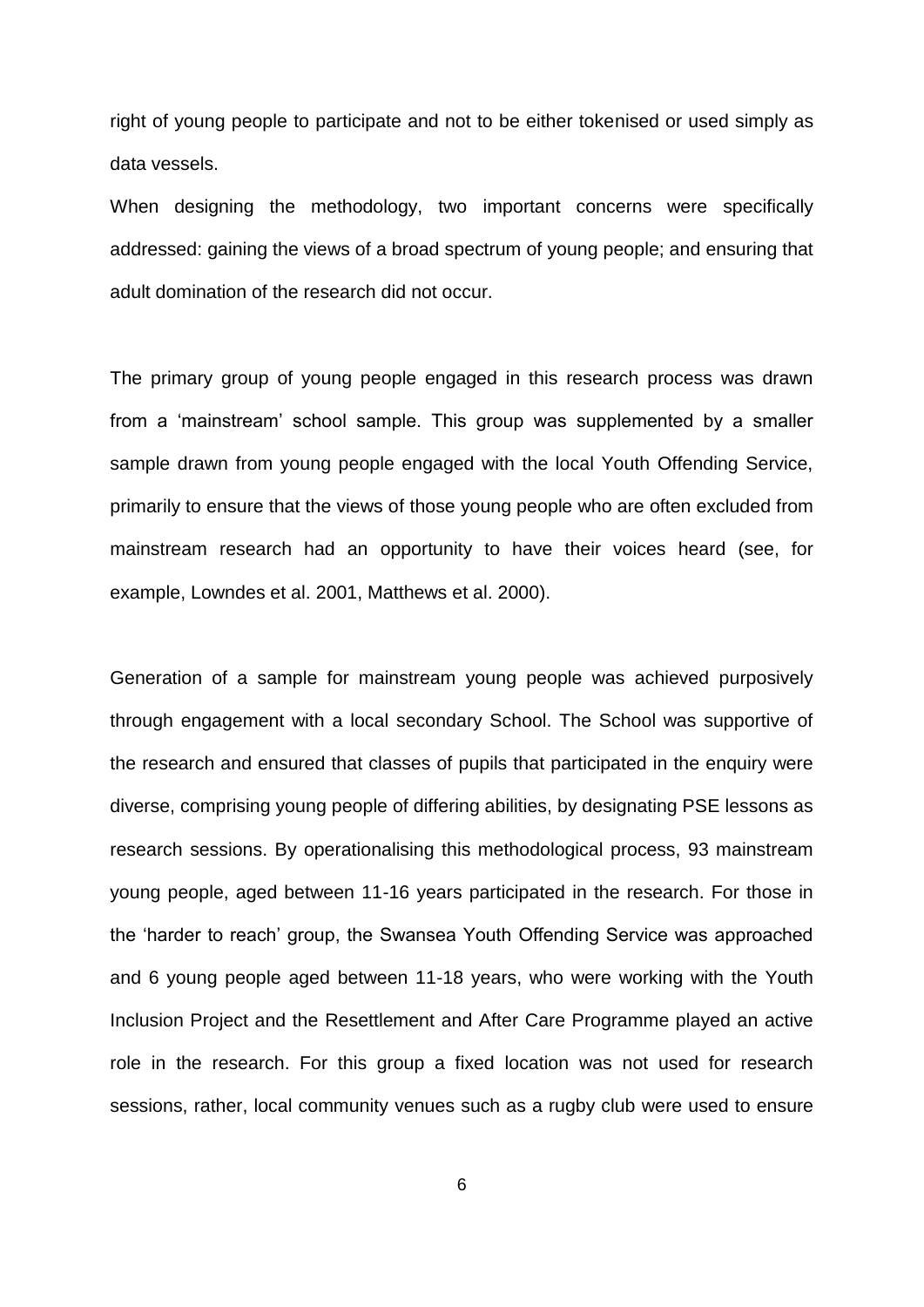familiarity, comfort and the provision of a non-threatening venue for these young people, some of whom did not wish to meet in formal surroundings.

Strenuous efforts were made to minimise the domination of the research by adults. Two specific techniques were embedded to achieve this aim. Firstly, the empirical aspect of the research functioned on the basis of the researcher adopting a 'least adult' (Mandell 1991) model of working. Thus, emphasis was placed on the ability of young people lead discussion, identify and prioritise their views, offer recommendations for change and to offer suggestions about how research sessions could be improved. Further, the qualitative research was designed to incorporate within its framework reflective processes to ensure that it was young people and their views which were at the heart of enquiry: not the views or interpretation of an adult researcher.

It was considered important that the research was reflective (see Nieuwenhuys 2004) and facilitated a process within which young people could scrutinise, revise, amend and add to views which were offered as the enquiry proceeded. In practical terms, reflection functioned through a process of communicating the views of mainstream and harder to reach young people with each other. Thus the views of different groups of mainstream young people were not only shared with their peers, but also with harder to reach young people, with each group having the opportunity to discuss and explore their colleague's opinions and to offer views concerning these. Such a cyclical process was intended to encapsulate the belief that young people are capable not just of taking part in research, but offering sophisticated analyses of core issues that affect them. This research sought to harness the power of young people's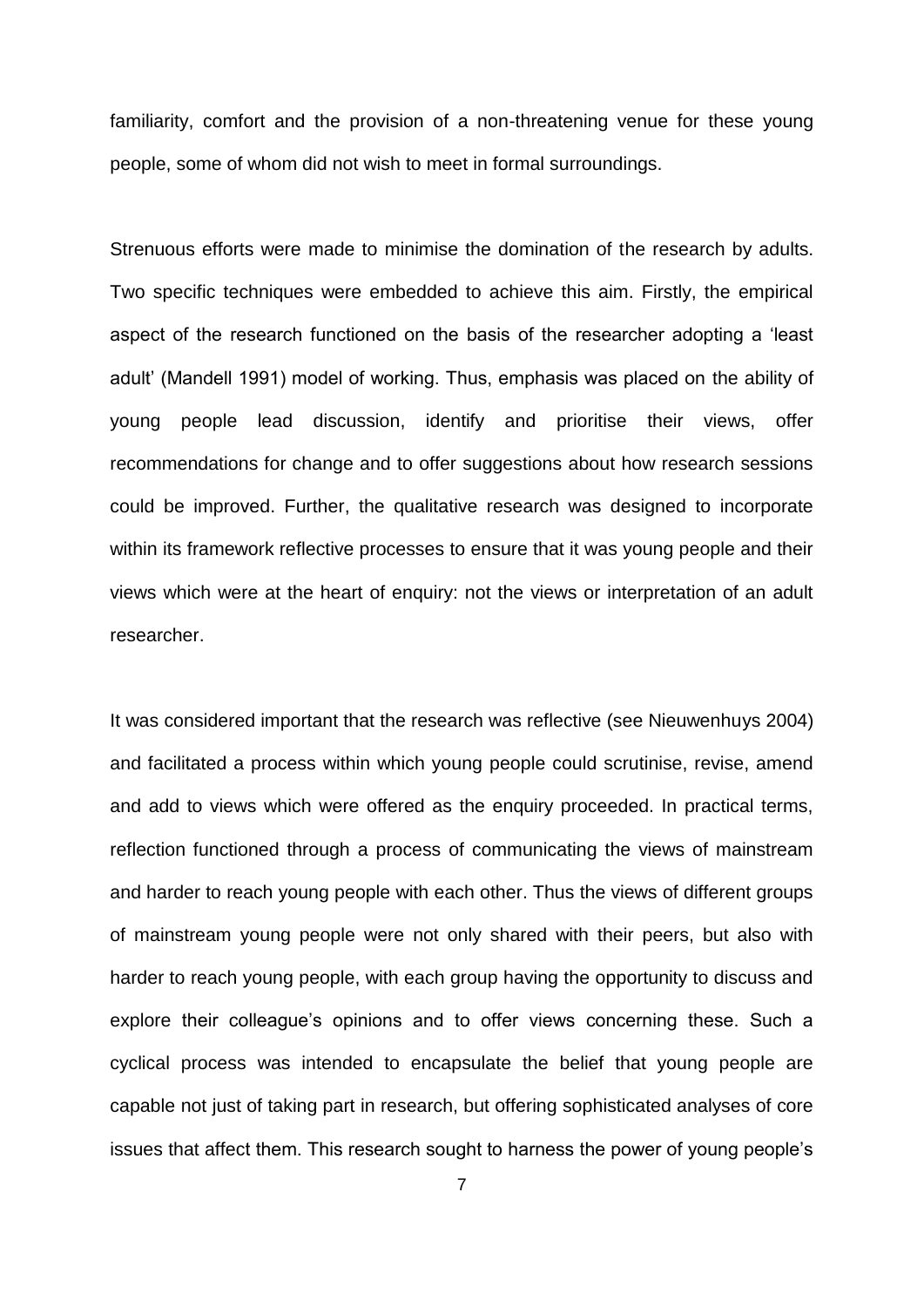understanding and to trust them to offer recommendations which would shape the enquiry and its outcomes. Combined, these two approaches, of a 'least adult' approach and reflective interaction, were designed to minimise adult domination of the research and to centrally locate young people at the heart of the enquiry.

In order to elicit the views of young people concerning the measurement of participation, a child-friendly exercise was developed. Located in small groups (or sometimes singularly for the 'harder to reach' young people), young people were first invited to offer their views concerning existing participation scales. Three prominent, exemplar scales were given to young people (these being enlarged and printed in colour): Hart's Ladder of Participation (1992); Treseder's Diagram of Participation (1999); and the UNICEF Freechild Project Measure for Social Change by and with Young People (2003). Young people were informed that whilst these scales had been designed to inform thinking about the concept of participation in decision making, they were not necessarily intended to function as measurement tools (see Hart, 2008). Rather, they represented thinking about young people's participation which were located at fixed points in time and, whilst innovative at the time of their creation, constituted steps in the evolution of scales and the development of thinking about how participation in decision making by young people could be understood and potentially measured.

Young people were asked to respond to three key questions concerning the exemplar scales:

- Whether they understood what the participation scales were saying?
- What, in their opinion was good or bad about the individual scales?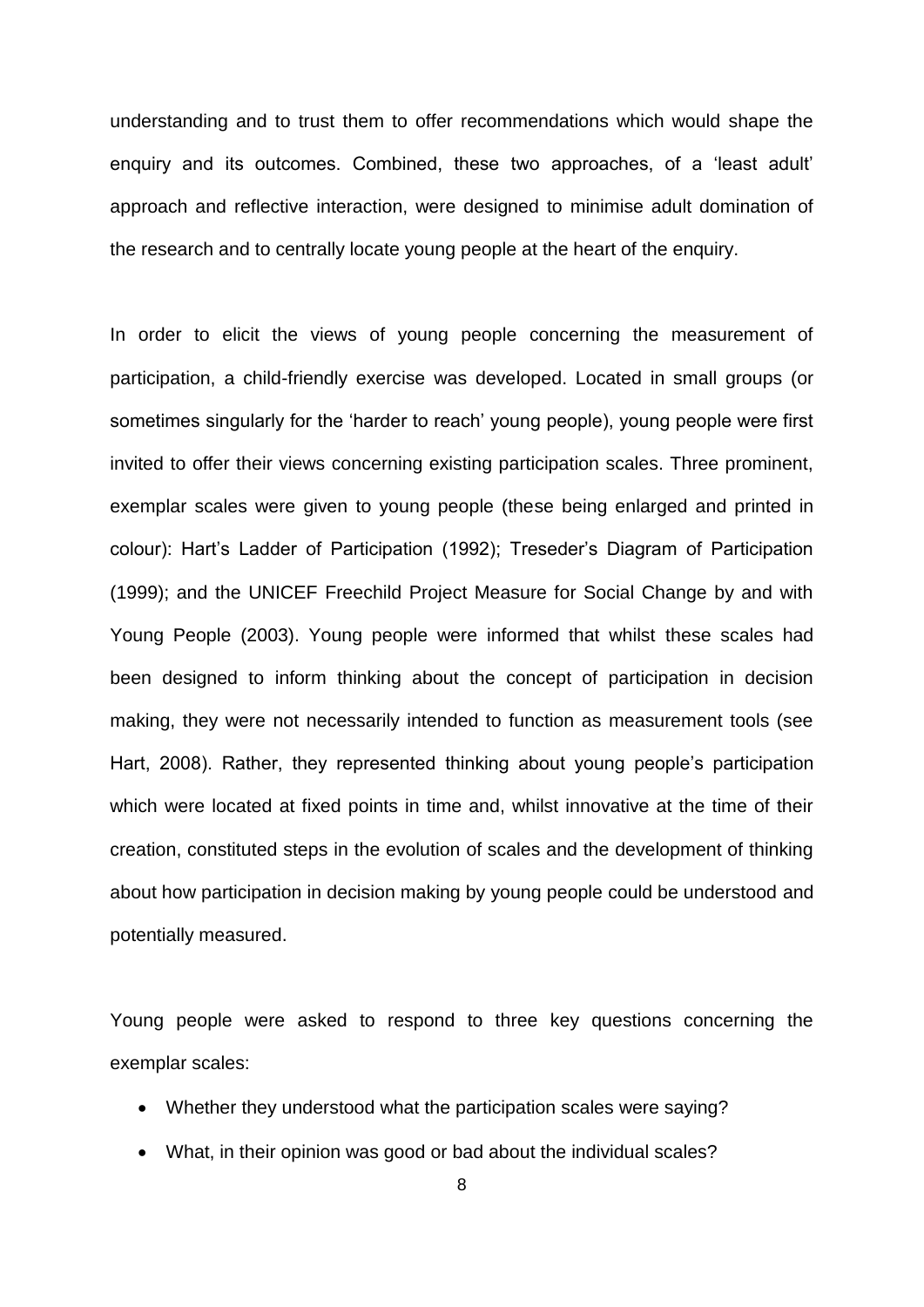What, if they were creating a new, ideal participation scale it should look like?

Research participants were invited to comment upon and offer views regarding the example scales, whether these concerned meaning, language, graphics or presentation. Each small group discussed and reached agreement, consensually, about their main views concerning the example participation scales and the elements which they would include (or change) when designing a new scale. Young people's views were recorded on post-it notes, directly onto large pieces of paper, or through drawings. Views were then shared with all research participants (either the whole class in terms of mainstream young people, or those present in the venue for those who were harder to reach) and a further level of discussion occurred. The questions which young people were asked were intended to be appropriate and open to selfinterpretation, reinforcing the centrality of their role in the enquiry and ability to make a difference to the research. This emancipatory approach was intended to promote young people's leadership of discussion and ground views offered in their valuable, lived experiences (see Kellett 2005, Grover 2004).

#### **What young people said during the research**

Three main outcomes emerged from young people's engagement in the research: a detailed critique of the example participation scales; the development of minimum standards which young people felt should guide the design of any new participation measurement scales; and recommendations which led to the construction of a new participation measurement scale.

#### *Young people's views concerning existing participation scales*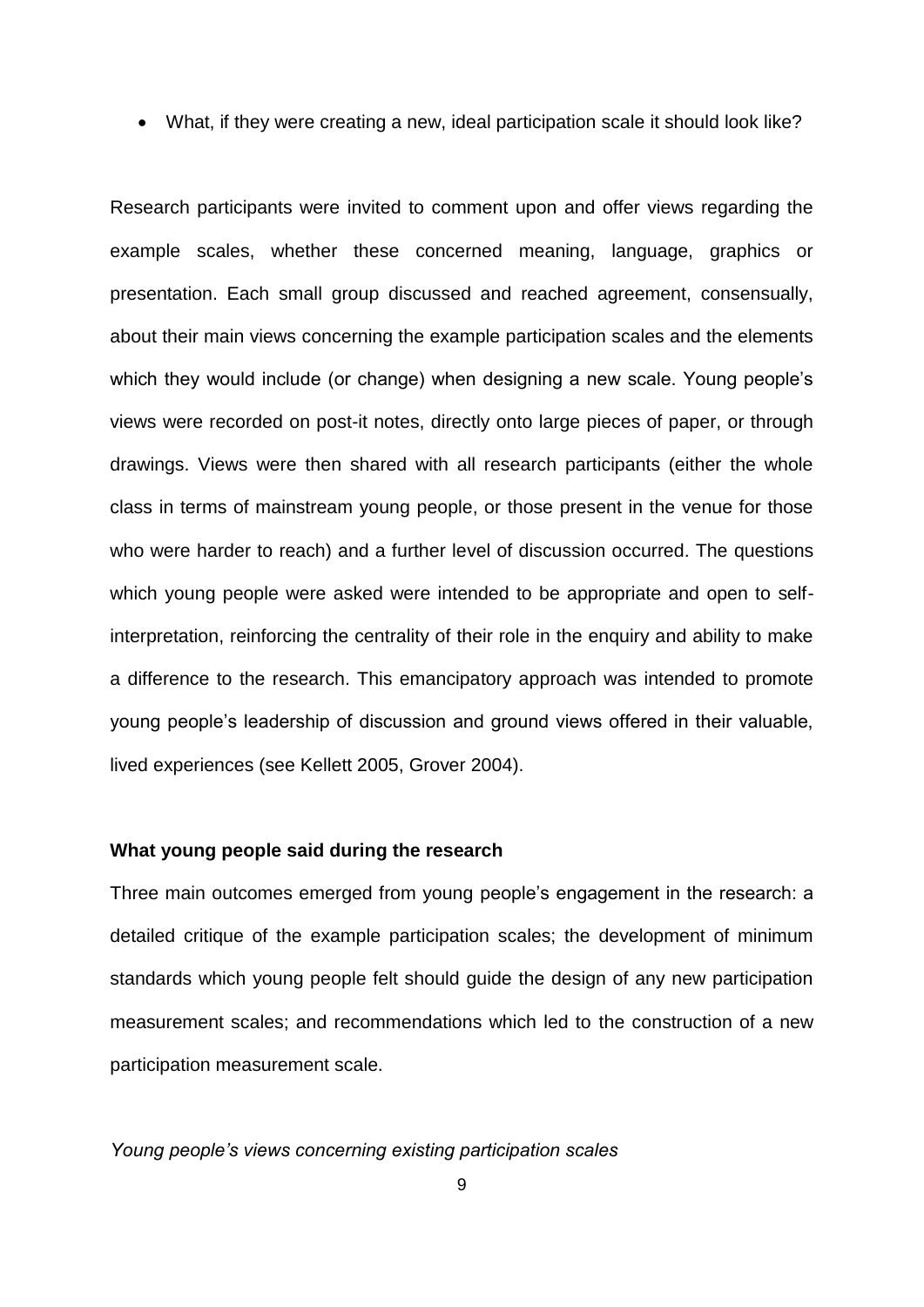Young people were critical of the three example participation scales. Criticisms were expressed concerning the format, presentation and content of each scale. With regards Hart's (1992) Ladder of Participation, a range of criticisms emerged. Primarily, young people did not understand the language used in the Ladder, stating that it was adult-orientated and not child-centric. Additionally, young people believed that the terminology used in the Ladder was insufficiently contextualised and that being broad framed created a barrier to its comprehension and use.

In basic terms, young people did not know what the Ladder was meant to do, nor did they understand what messages the terminology and language were intended to convey. Young people's difficulties were exacerbated when they sought to understand what the image of a Ladder meant: their conclusion was that the graphical representation was confusing and inappropriate:

"What's a ladder go to do with anything? And the language? You can tell this person doesn't work much with young people, it's like, what on earth does that mean? I bet you don't even know... how on earth are we supposed to and this is supposed to be about our participation!"

(Sion, Research Participant<sup>1</sup>)

A specific, negative aspect of feedback that was offered concerning the Ladder related to what young people strongly felt was an erroneous implication of a concept

 $\overline{\phantom{a}}$ 

 $1$  To protect their identities the names of young people have been replaced with pseudonyms.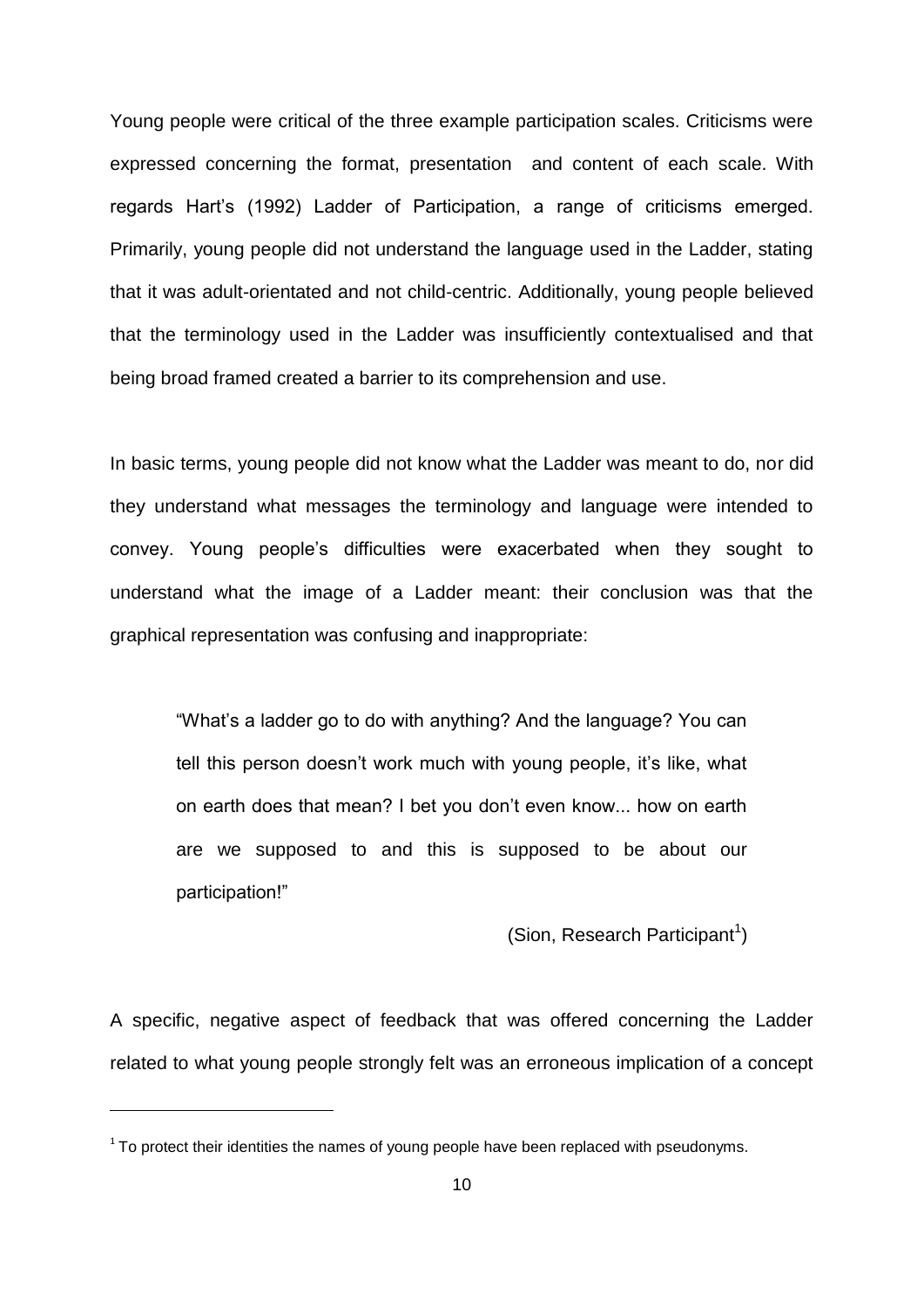of participative hierarchy, something which participants believed was alien to their experiences of decision making. Allied to this was criticism of the order in which the rungs or levels of participation were presented, with young people additionally identifying a missing rung at the top of the Ladder which should, in their view, have represented autonomous, young person initiated decision making. Finally, young people felt that the Ladder was neither child-appropriate nor helpful in either measuring or explaining their participation in decision making. The detachment of young people from the Ladder was justified on the basis that it was incomprehensible and distant from their experiences, reflecting, they thought, an adult-centric world view. Without exception, young people expressed highly negative views concerning the Ladder, querying its development, focus and appropriateness:

"Children are manipulated. Come on, you've got to be manipulated if anyone thinks this thing is any use. It's just about adults thinking that they are doing something to help children. Why not just scrap this, and make one [a new scale] which we have a say in?"

(Morwen, Research Participant)

Young people were also sceptical about the value, focus and meaningfulness of Treseder's Diagram of Participation (1997), articulating several criticisms of this scale. Primarily, young people felt that the Diagram was boring and that the language used was verbose and complicated. Young people complained that they simply did not understand what the Diagram was trying to say, why it was being said and to whom it was addressed. Additionally, young people challenged the order of levels of participation within the Diagram, explaining that it was too confusing and the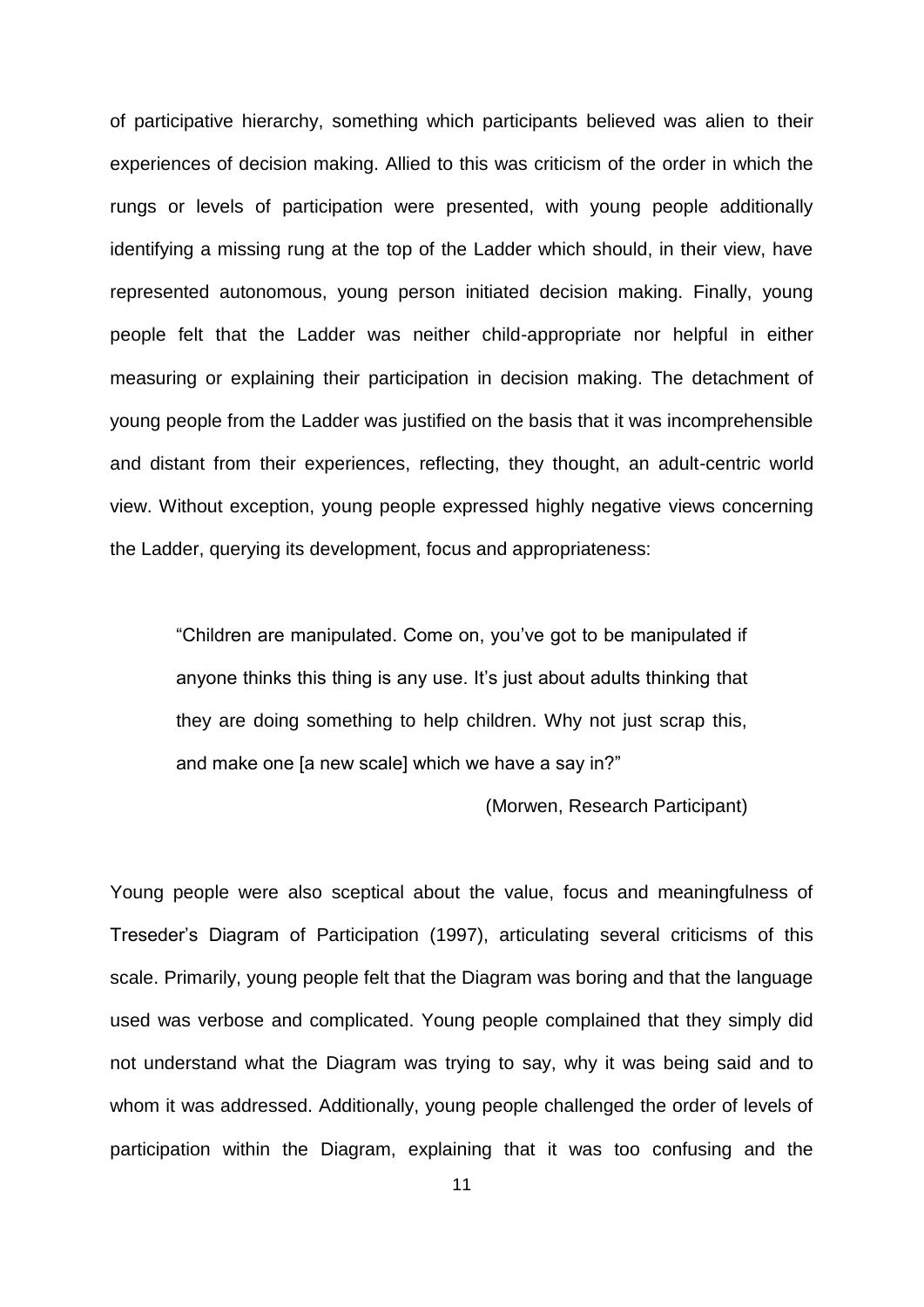relationship between each degree of decision making was unclear and hard to understand. Echoing their criticism of the Hart's (1992) Ladder, young people felt that the Diagram lacked context and was overly generalised, making it too diluted to be a useful tool. Finally, young people felt that the Diagram had not been developed for use by them and, in fact may have been designed to dissuade them from reading it:

"This has got to be one of the most boring things we have ever had to look at. It's just so boring! Why would anyone our age want to look at it? There's a problem too with the words: it's not clear what's going on. Where does it begin and end? It just doesn't make sense to us."

(Iwan, Research Participant)

It is important to note that throughout the course of the research, whenever young people offered criticisms, they additionally suggested solutions and made an effort to highlight positive aspects of an issue or discussion. Criticisms were thus not made simply because young people could criticise but to help identify potential, positive solutions. However, when discussing Hart's (1992) Ladder and Treseder's (1997) Diagram, young people expressed the view that neither had positive aspects and that they were incompatible with their expectations of a participation measurement scale:

"You see, they just don't make sense. We'd never make something like them… They don't even make sense, the set up's all wrong and, let's be honest, they're not about our participation really are they? They're all about them [adults]… How can you write something about our participation if we can't make head nor tail or it? That's mad."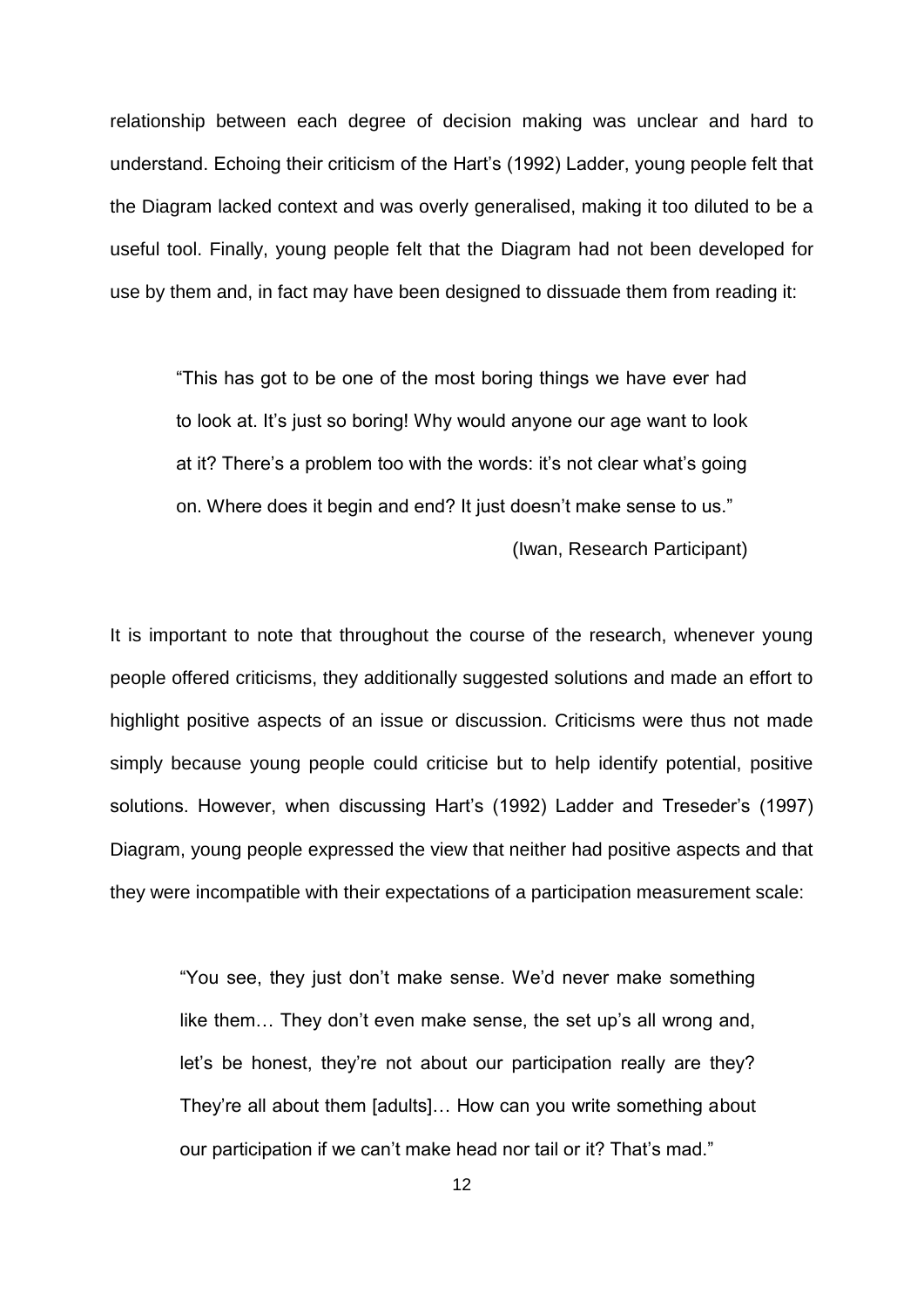#### (Emily, Research Participant)

Although not considered to be either an appropriate or useful instrument, young people's review of the Freechild Project Measure for Social Change by and with Young People (UNICEF 2003) ('the Measure') revealed a limited degree of positivity. Firstly, even though the language and terminology of the Measure was said to be easier to understand than Hart's (1992) Ladder or Treseder's (1997) Diagram, it was still too complex and confusing, revealing, in the view of young people, that it was a tool intended for adults and not them. Additionally, the presentation of the scale in the form of a 'swirl' was not understood and young people queried whether the use of the 'swirl' had occurred to disguise a more subtle, implied form of participative hierarchy because:

"… you have to follow the swirl, so they probably mean the end is the best…"

(Martin, Research Participant).

However, positively, young people felt that the Measure was easier to understand than either the Ladder or the Diagram and a sense of relief was detected in their view concerning the volume and content of text within the Measure:

"… it looks better, there's less words and stuff. It's the best of the three you gave us, but there's lots that could be made better."

(Libby, Research Participant)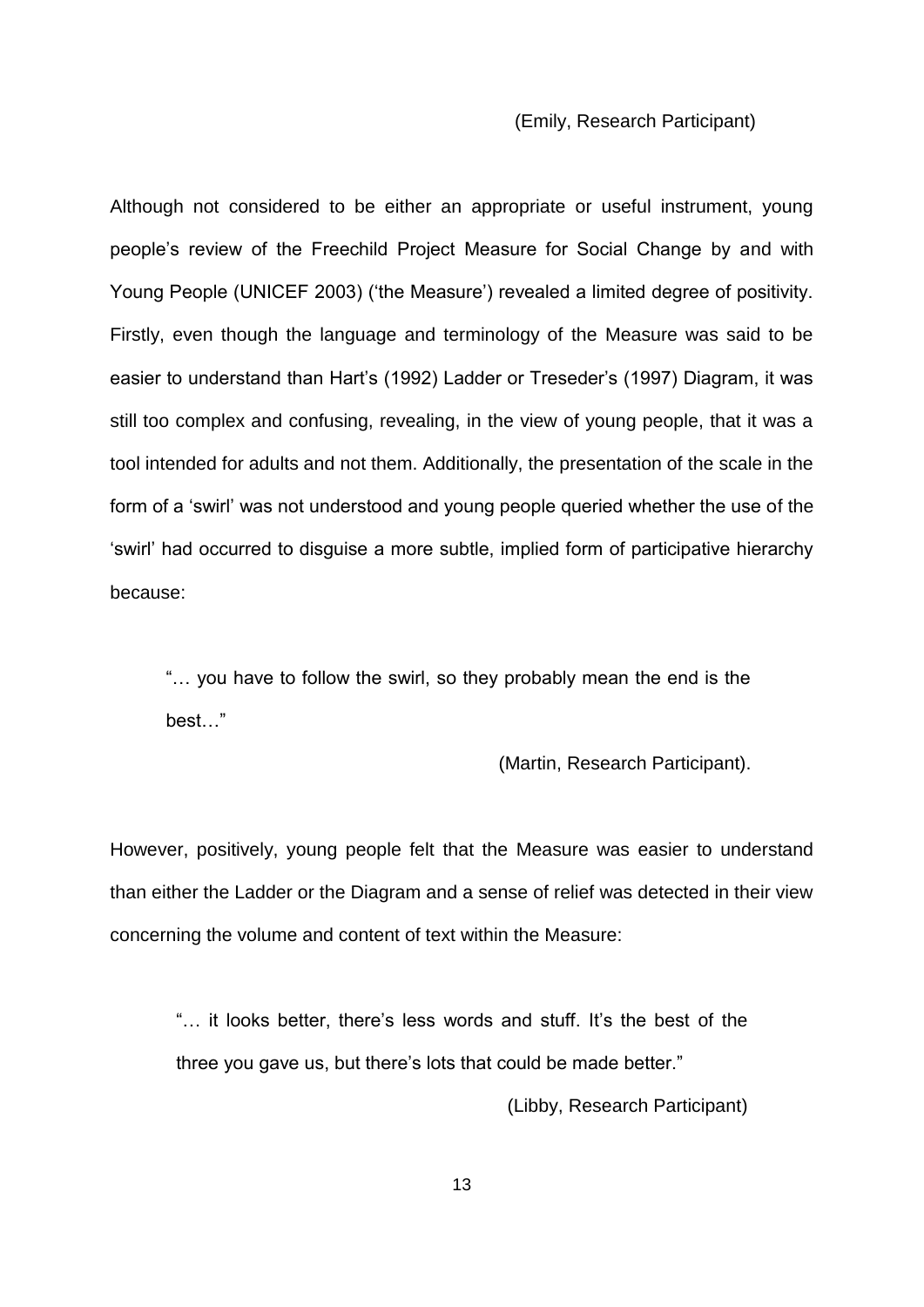From the young people's discussions of the three example participation scales, something more than a sterile, negative critique emerged. Rather, young people's views were often passionate, especially when they felt that the participation scales had been designed by adults and for adults, lacked input from young people and appeared to embed a false understanding of participation: one that they deemed to be unrecognisable. The alienation which was evident during young people's discussions of the existing participation scales led them universally to recommend that a new participation measurement scale should be developed and that this scale should conform to a set of minimum standards.

## *Developing minimum standards to inform the development of a new participation measurement scale*

Drawing upon their criticisms of the example participation scales, young people specified three minimum standards which they believed should be used to underpin and inform the development of a new measurement scale.

The first minimum standard concerned language. Young people felt strongly that the use of language was critical (see Morrow 2009). Reflecting on each of the example participation scales young people explained that they could not understand them primarily because of the language which they contained. More important than semantics, young people considered that the use of obscure or inaccessible language was actually an insidious tool used by adults to control how participation was portrayed and understood: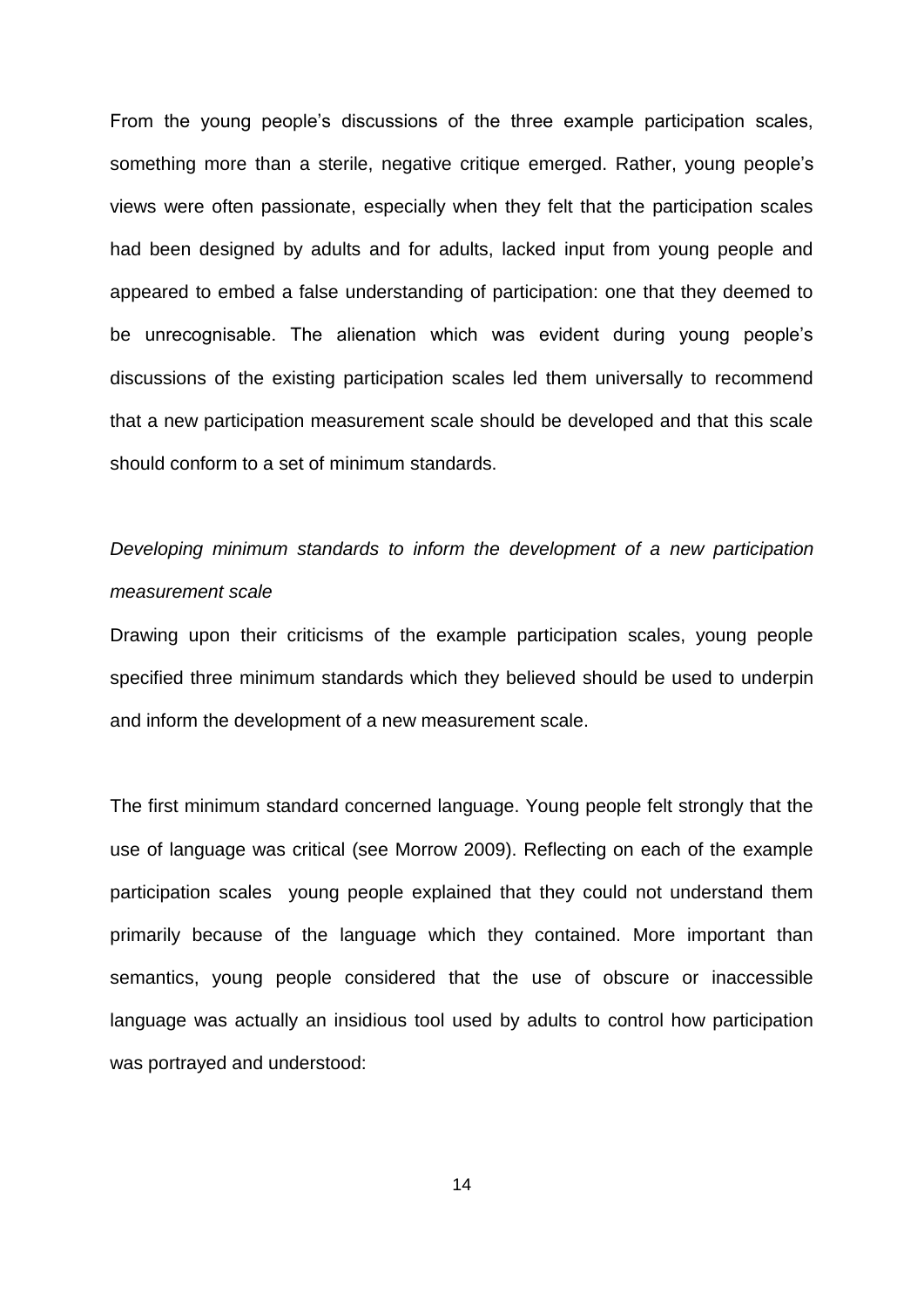"It's all about power again isn't it? It's the adults saying, 'Look at us, we know more than you', and they're also really sort of saying that the way we'd put it doesn't count."

(Carla, Research Participant)

Young people specified a range of criteria to guide the use of language in a new participation measurement scale. Young people insisted that language should be concise, non-technical, accessible and non-patronising. Additionally, if slang or local terminology were used, they should be contextualised and explained, as also should words which have double meanings. The issue of double meanings was highlighted as a potentially significant contextual problem because, as young people pointed out, their vocabulary was often very different from that of adults. The term, 'sick' was given as evidence for this claim: to young people it was a positive term; whilst to adults it was negative. Language was also seen to be an explanatory, defining tool and young people strongly felt that terms and words used should reflect their lives and practical experiences, not abstract or esoteric terms. In addition to the text contained within a participation measurement scale, language had, in the view of young people a powerful role to play in explaining the purpose and functionality of the scale itself: all of which should be expressed in child-appropriate language.

It was felt by young people that language was important not just because it affected their ability to understand and potentially use participation measurement instruments, but also, because it impacted upon them personally. Harder to reach young people for example, claimed that they had become victims of the inappropriate use of language and wished to spare their peers from a similar experience: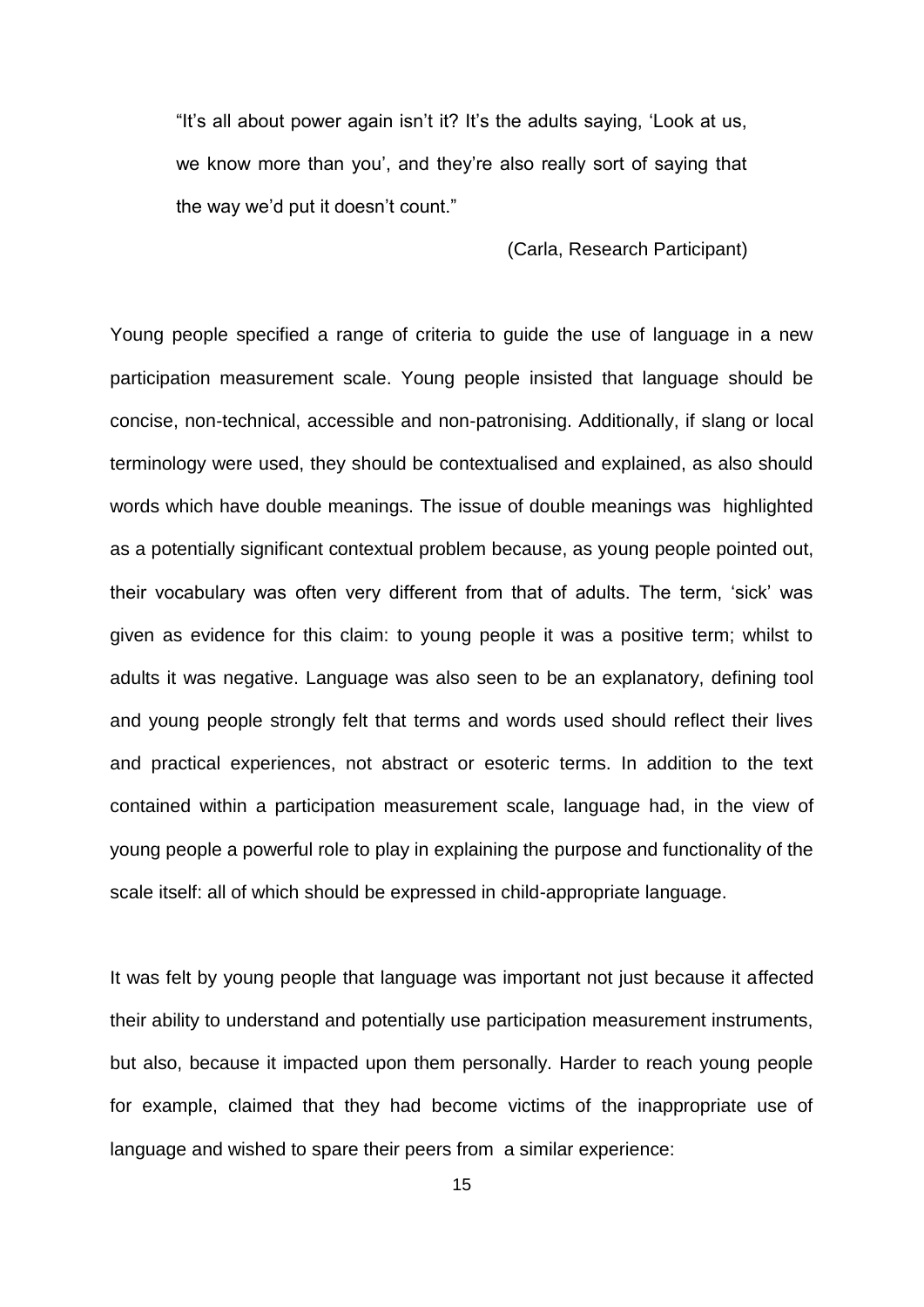"Yeh, I agree with what they said. With me, I've been given formal stuff like from the court and I have no idea what it means. They ask you things and I don't know what it means... It makes me feel like I'm thick, or that people don't want me to know something. You shouldn't treat people like that."

(Lorraine, Research Participant)

The example above helps to contextualise the interplay between language, power and the ways that specific applications of language could affect young people. Certainly, young people themselves stated that language mattered and that, for any participation measurement scale to be meaningful, it needed to contain terminology and explanations of degrees of engagement that reflected their lived realities of decision making.

The second minimum standard concerned the way that a participation measurement scale should be presented. Young people insisted that a new scale should be 'appropriate in presentation' and, when explaining what this meant, stated that it was not simply an issue of typography. A core concern of this minimum standard rested on the assertion of young people that a participation measurement scale should not be saturated with graphical representations. Whilst no objection was made per se to the inclusion of graphics or images, young people recalled that often, when adults sought to include graphical representations in documents, especially in 'child-friendly' publications, they were either patronising cartoon type images or irrelevant, bland or boring. Thus, young people recommended that appropriate and contextual images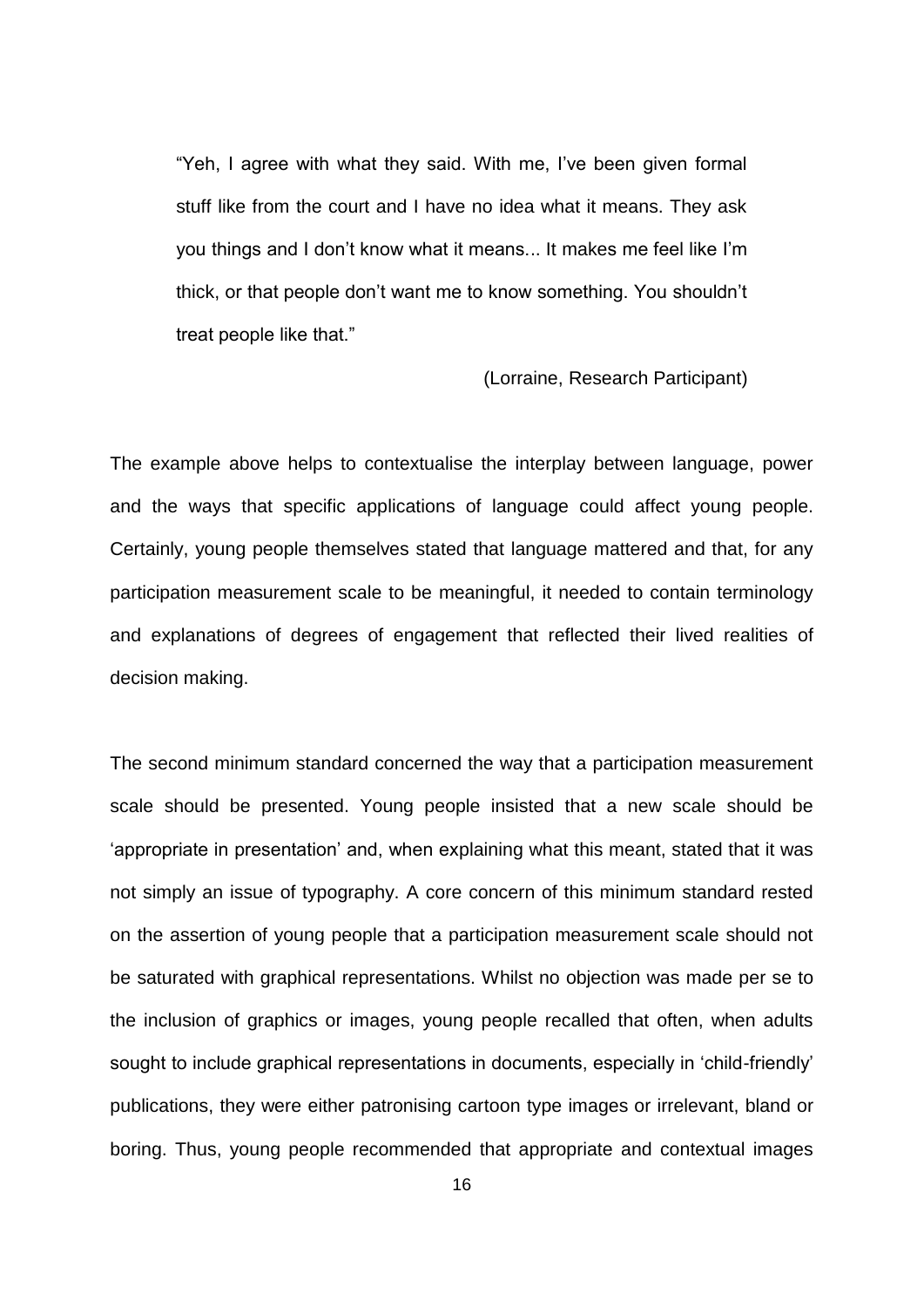might accompany a participation measurement scale: such imagery could be used to optimise textual content, but only if it were appropriate, hence:

"It's not all about content you know. The youth club I go to, they sent some leaflets round about drugs and things. They were like cartoon books and everyone just laughed... there was nothing wrong with the content, but the way it was put together made a joke of the whole thing. You've got to be careful and do things to get people to understand that the contents are just as important as the way you put something together. "

(Mike, Research Participant)

A balance was proposed by young people consisting of a minimal use of graphics that could help to inform and contextualise a participation measurement scale, but which did not divert attention away from the tool itself and what it was trying to measure. This was deemed to be an essential design element, not least because young people could easily be distracted, thus weakening the impact of a scale:

"You need to keep their attention… by cutting out stuff that's not needed…"

(John, Research Participant)

The importance of balancing simplicity and the inclusion of images was emphasised by young people and they offered practical examples to demonstrate how, especially if adults solely developed materials, problems could occur. A poignant example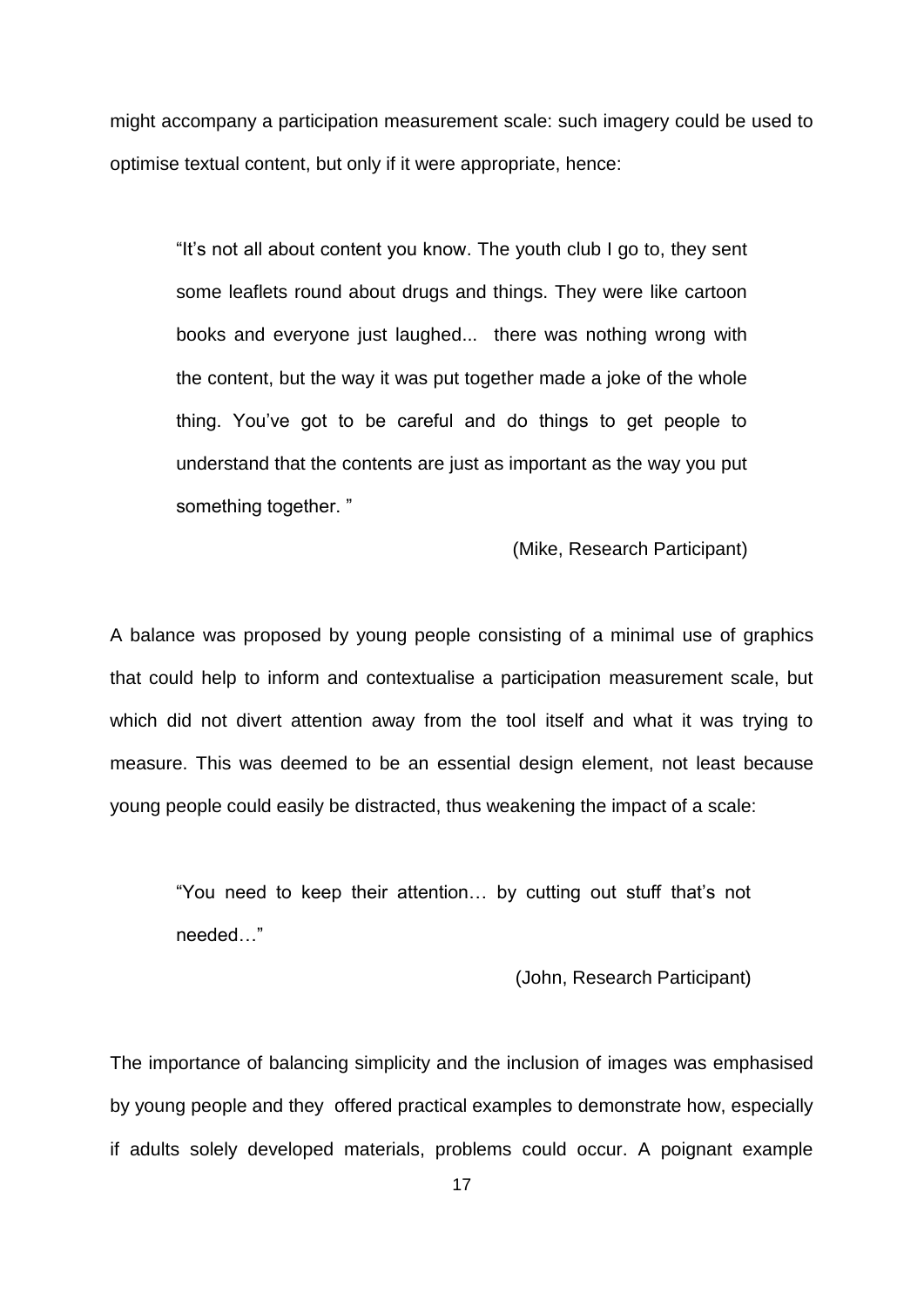offered by young people concerned a teacher's use of 'smileys'. Carys, a research participant explained that her form tutor had spent some time creating materials that contained smileys with the intention of engaging pupils during lessons. However, since the teacher had not consulted young people, she failed to realise that the pupils considered the smileys to be patronising. Also, an older form of smileys had been used, something which was deemed to be evidence of the divide in understanding between young people and the adult teacher:

"... we were like, 'What's this?' It looked like something from a primary school. We have moved on since then, you know, I'm 14! But she, our own form teacher didn't even think about that… She's not one of us is she? She's a teacher and an adult. If we'd used 'smileys', we'd use the new ones you can get, but I don't think the school would like them, coz some are really rude. But we think they are great."

(Carys, Research Participant)

The examples of inappropriate usage of graphics and images catalysed young people's discussions, reinforcing assertions that their understandings of participation should be appropriately represented (see Zeller-Berkman 2007). To help achieve this objective, young people insisted that they should be meaningfully engaged in research processes and that they and their peers should be routinely consulted when decisions were being made about enquiry design and process (see Sabo 2003).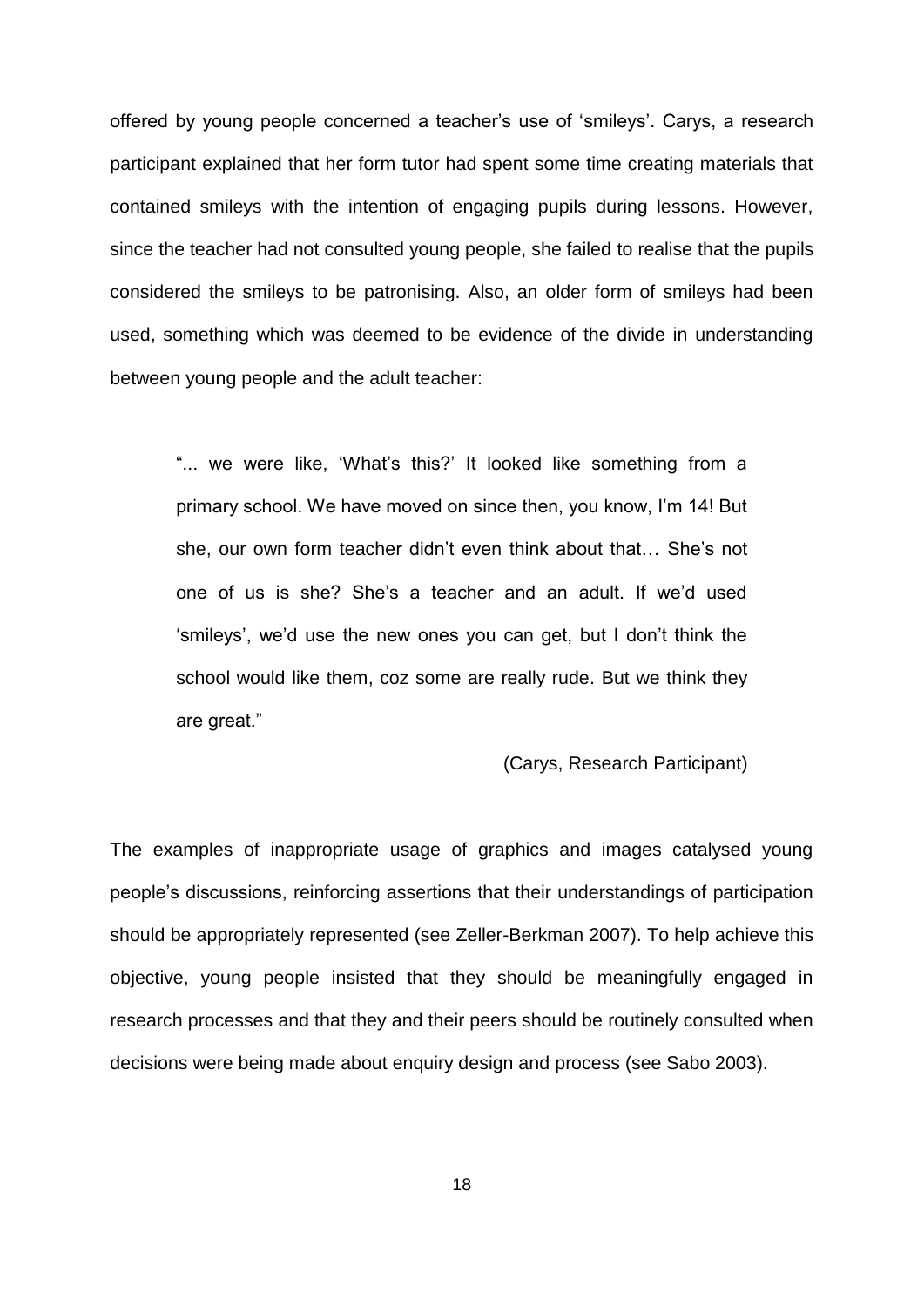The third minimum standard advocated by young people concerned hierarchy. By 'hierarchy' was meant the direct or implied assumption which young people felt was in-built into the example participation measurement scales that participation ranged across a linear scale. For example, hierarchy meant to young people the embedding of a suggestion that autonomous decision making was better than that which was shared or focused more on consultation. Young people rejected the validity of a concept of participative hierarchy, claiming instead that participation has no fixed or linear continuum, but can be made manifest in many different ways and at various times and places (see London 2005, Driskell 2002). The existence of a sensitive understanding of the fluid, omni-locational nature of participation was evidenced by young people when they insisted that various types or extents of participation should be treated non-hierarchically:

"You might decide not to take part, but that's still a decision, you see? You might be happy too to make a decision with someone, like when you're at home, sorting out what's for dinner. That's just as good too. Making a choice is not like that ladder thing where doing it yourself, on your own, is always the best. That's got to come across. After all, you want the truth don't you?"

#### (Beca, Research Participant)

To remedy the practical, potentially negative implications of hierarchy in a participation measurement scale, young people recommended a pragmatic, methodological solution. Reflecting on how the three example scales had portrayed different degrees of decision making in what they deemed to be relatively fixed and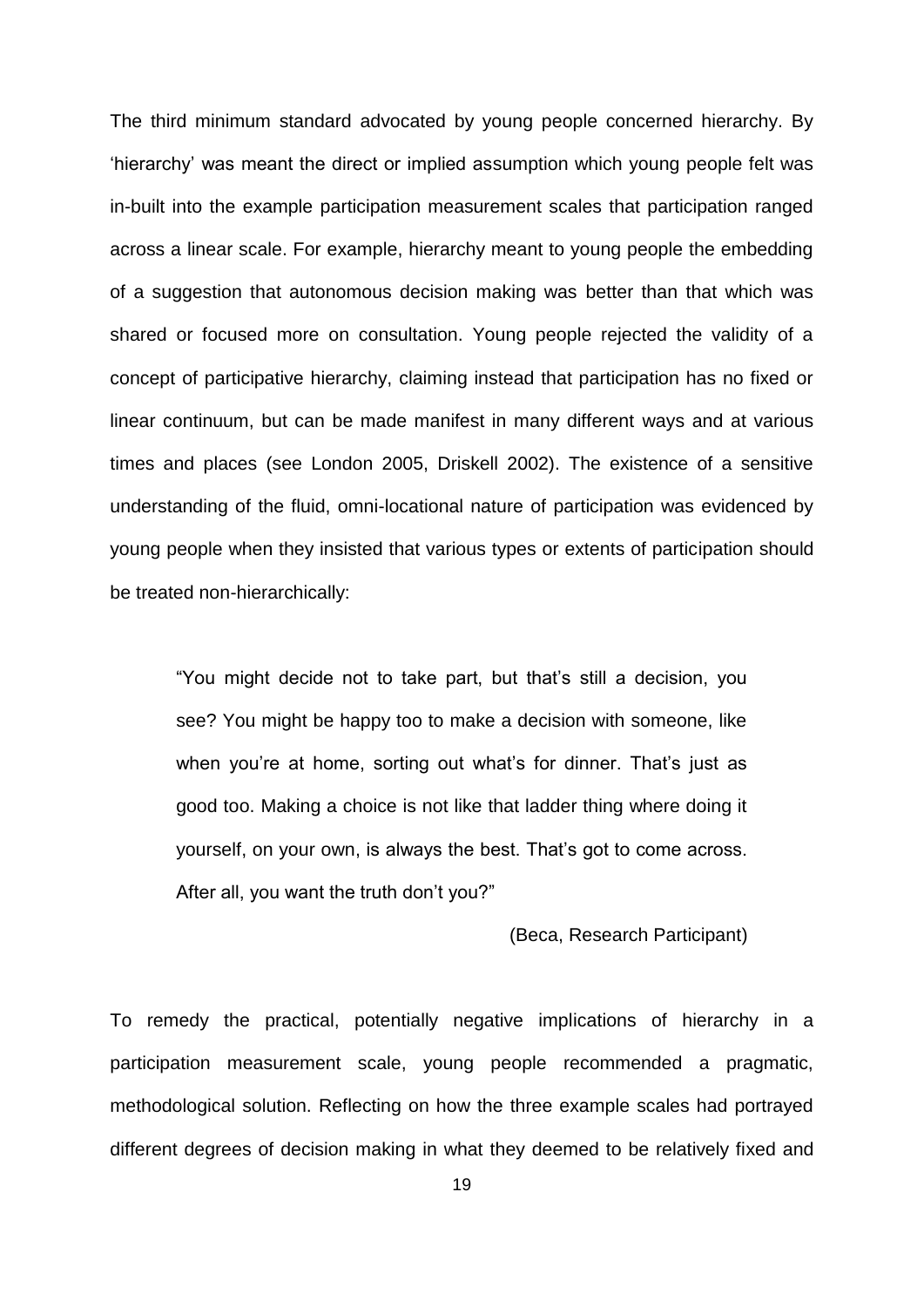linear terms, young people believed that the points on a scale should rotate each time it was used. Thus, for each question on a participation questionnaire, the scale itself would 'move'. This movement in the placement of response categories from question to question reflected, in the views of young people, the dynamic and nonhierarchical nature of their participation in decision making. Furthermore, such practice would, in the view of young people, encourage research participants to refer to the scale and ponder the extent of their engagement, refocusing respondents and encouraging them to think about each response and not to adopt a 'tick box' mentality to their participation:

"If you don't have to think, you're not going to are you? If we do something that makes you think about if you do something, and how much, then we're helping to take the message home to people. They might be surprised by how much they do, or it might make them want to do more."

(Michelle, Research Participant)

Thus, young people, in the third minimum standard sought to achieve two things which were, in research terms, important. Firstly, young people wanted to ensure that a new participation measurement scale reflected their understanding of participation in decision making and rejected the concept of hierarchy. Secondly, young people wanted to encourage their peers, through the use of a methodological tool, to think about and accurately share the extent of their participation in decision making.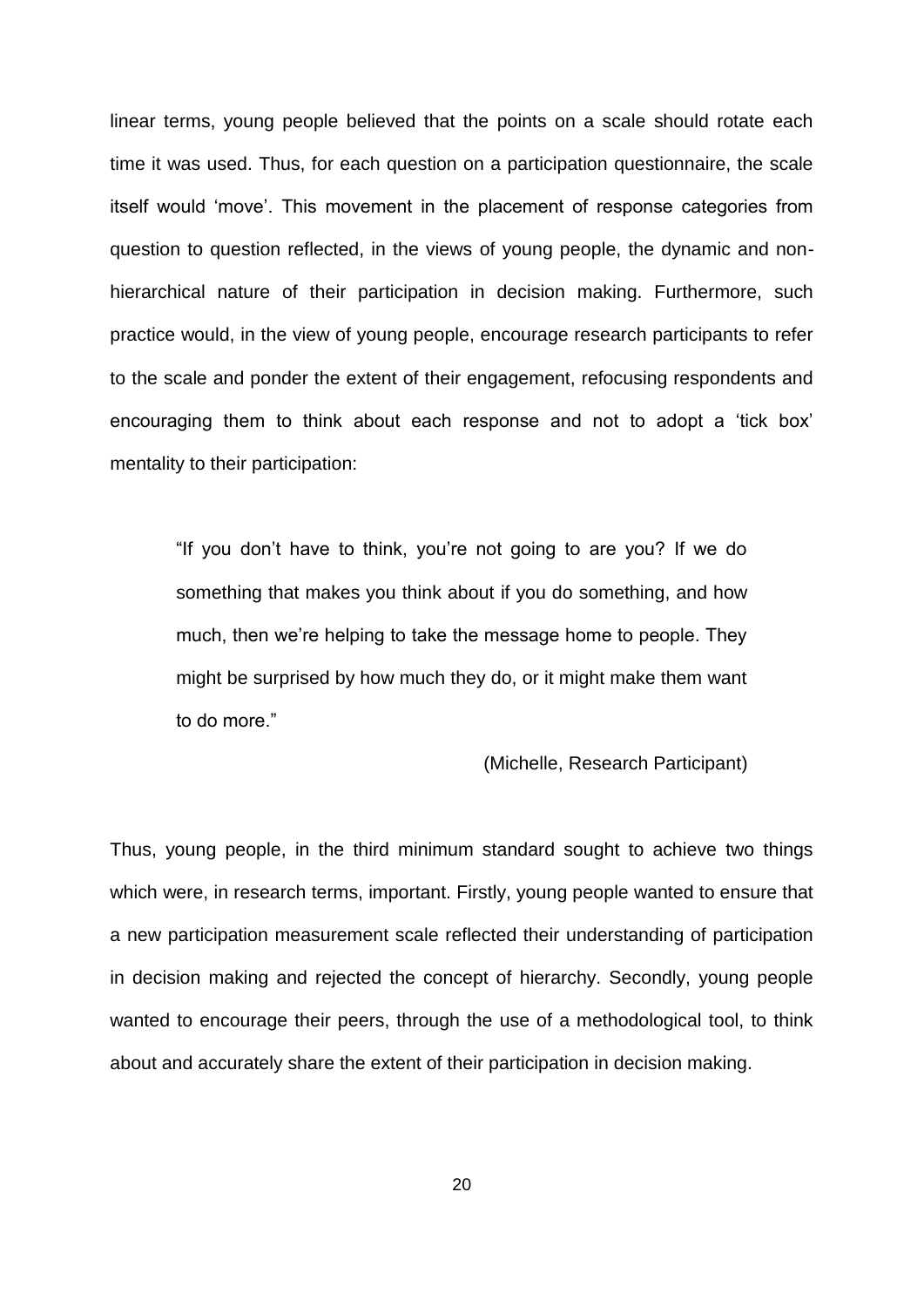The three minimum standards featured prominently in the views of young people during the research process and had a profound influence on the third outcome, the construction of a new participation measurement scale.

#### *Construction of a new participation measurement scale*

Having articulated minimum standards to guide the construction of a new participation measurement scale, young people next offered recommendations about what the scale should actually measure, its contents and format, and how their peers could use the instrument in practice.

Earlier in the research process, young people developed a new understanding of the concept of participation, one which was centred on a recognition that it was: operationalised in very practical terms through the use of intention and communication; was intimately grounded in relationships; and located primarily in mundane, everyday decision making<sup>2</sup>. Young people understood that participation was complicated (conceptually and operationally) being both the subject of personal, internal dialogue (represented by intention and communication) and pragmatic actions.

Young people began their deliberations concerning the development of a new measurement scale by applying their understanding of participation and seeking to translate this into a working tool. When considering what the new scale should

l

 $2$  The development of a new understanding of young people's participation is explored in a separate article and thus, will not be revisited in detail here.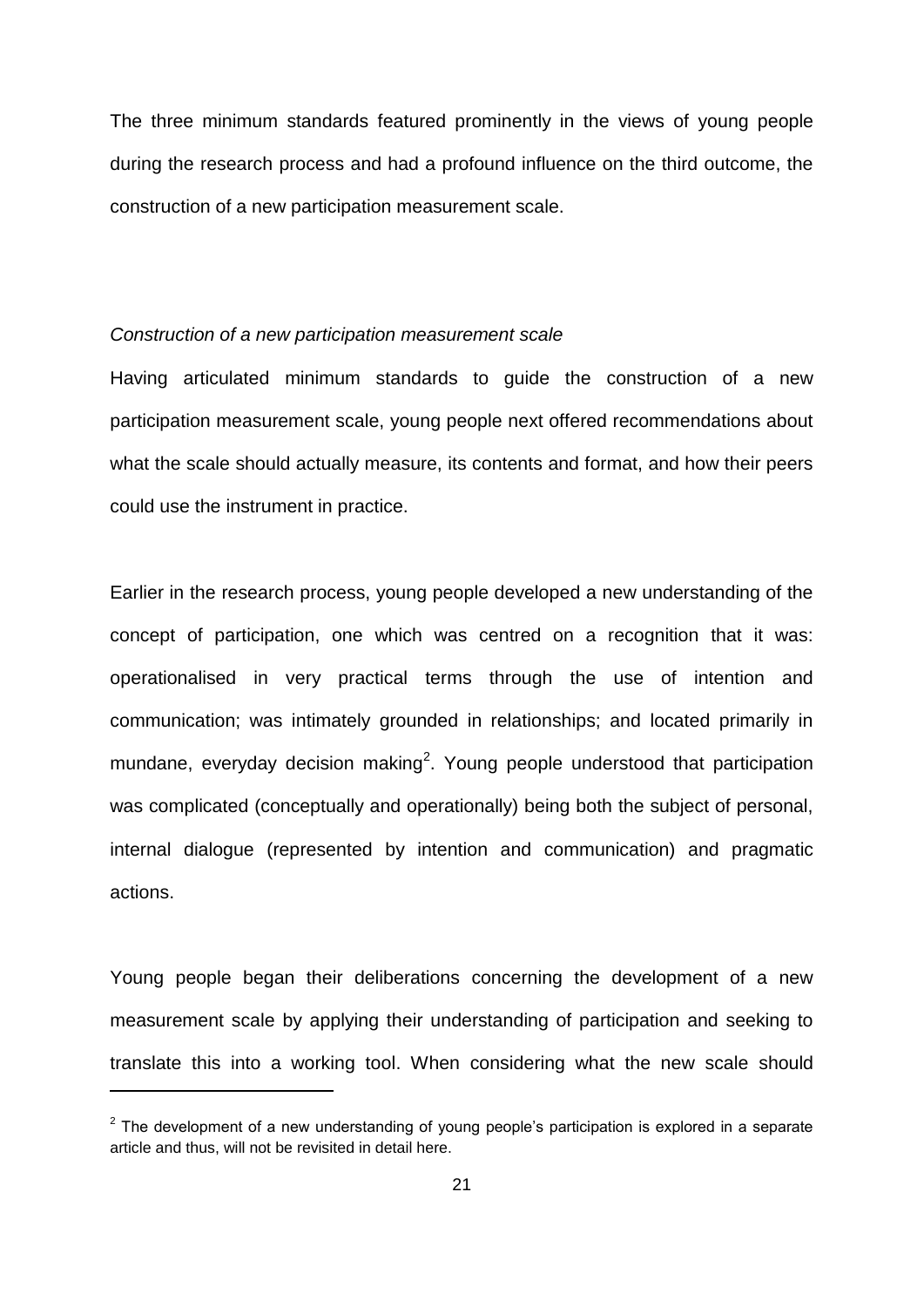measure, young people believed that a keen focus should be fixed on degrees of participation, with such degrees representing both the intention to act and their ability to communicate their decision making. Further, young people were deeply influenced by the assertions which they made concerning their vision of participation as something which was non-hierarchical. Reflecting on how a non-hierarchical design could be achieved, young people distinguished two key points. Firstly, there was a tacit recognition that there are different levels of participation which range from direct and autonomous decision making to indirect or no participation. Secondly, whilst the existence of different levels of participation in decision was recognised, an equally powerful insistence was placed on the need for the measurement scale to ensure no inference of linear, hierarchical relationships between indirect and direct forms of decision making:

"You've got to be clear about this, this is about what we think will work. The other things [participation measurement scales] were so hard they made my head hurt and they didn't even match up with what we think... It's about trying to find out how much we get involved and make decisions and you seeing that sometimes all the different types matter. So, one day you can decide that you can't be bothered and that's not a bad thing. Next night, you might think that you want to do something yourself because you feel that it's needed… This new thing has got to have both in there."

(Leigh, Research Participant)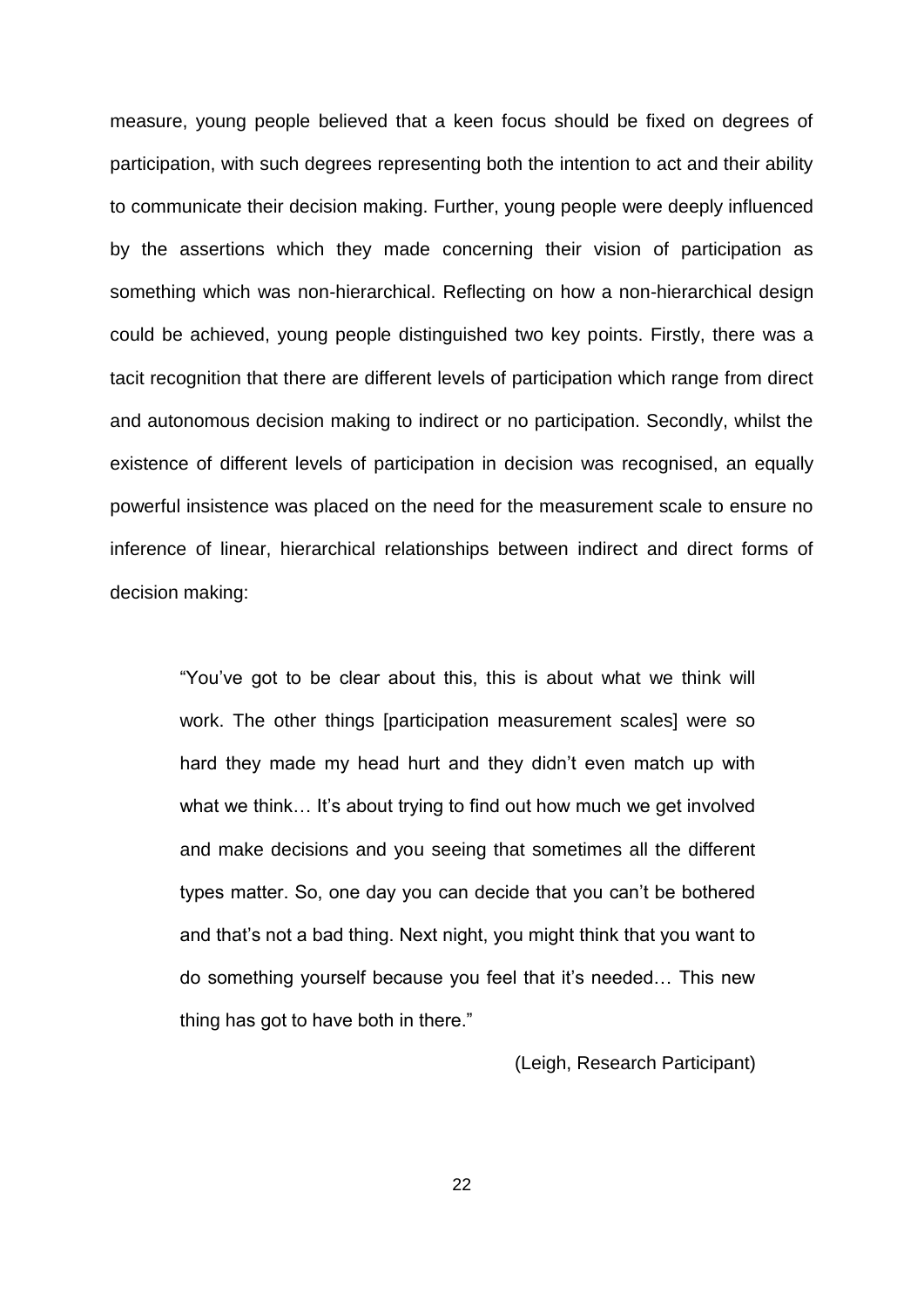In order to enable the measurement of different levels of participation in decision making and intention and actions, a five point scale was developed. The new participation measurement scale was specifically intended to embed young people's view concerning participative intention and action and each point was worded thus:

- I am able to take action or make decisions myself
- I am able to take action or make decisions jointly with other people
- I am able to give my view and it affects action or decisions which are made
- I am able to give my view but it does not affect action or decisions which are made
- I am unable to give my view or take any action

Reflecting on the minimum standards for the design and contents of the participation measurement scale, the five points were incorporated into a simple representation (see Figure 1). Furthermore, it was considered essential by the young people that the scale was to be provided as a response set to individual and very specific (clearly worded) questions about participation opportunities, e.g. 'when making decisions about what to eat for dinner'. Additionally, to combat the response bias identified by young people and encourage the users of the scale to think carefully about the level of their participation, as noted, the points on the scale would rotate from question to question.

Young people also considered the way in which respondents should record their responses. They felt it was important that the participation measurement scale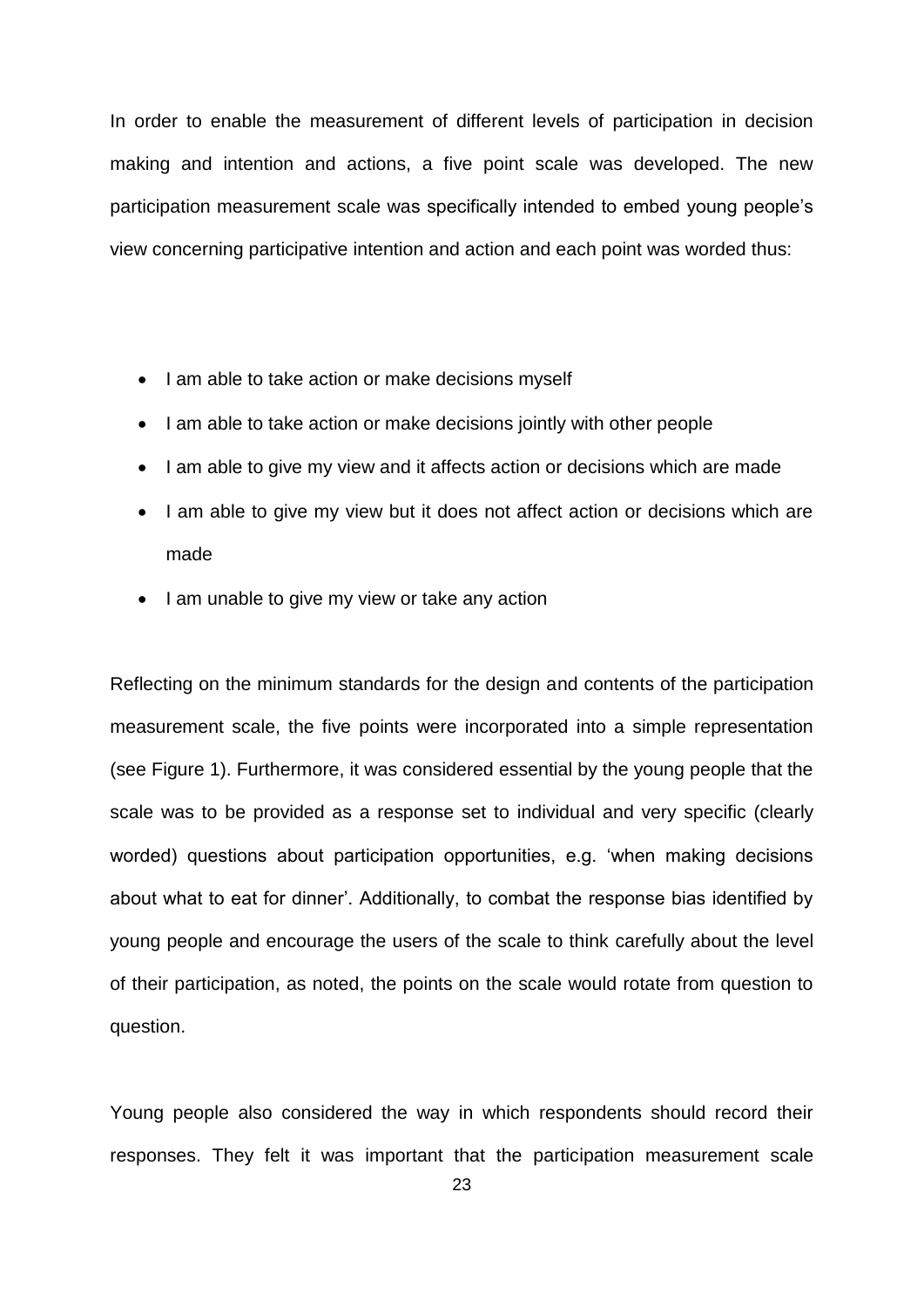should not simply become an aesthetic tool which was distant and alien to those for whom it was developed, but one which could be practically used by their peers. Accordingly they felt that the manner of choosing a particular response should not be pre-determined (by adults) but that young people participants could choose how to specify the level of decision making in which they participated by putting a line through one of the ovals, crossing it out, ticking it, or circling it:

"It's like the reverse of School, instead of making it difficult, we've got to make it easy. We're helping you and we're interested. There'll be some people like us who really don't want to know so you've got to try and sort that out… Honestly, if you move it around that's one thing and then if you let people answer the way they want to, they'll more comfy. I like that, I like it when I can decide and not have someone tell you what to do all the time."

#### (Marianne, Research Participant)

There was acute concern by young people that the new scale should engage them and their peers as stakeholders, and draw them into a process of enquiry which they believed was important. The new scale was agreed by both mainstream and harder to reach young people

#### **Conclusion**

This article presents and offers insights into the ways that young people can meaningfully contribute to the development of methodologies to measure their participation in decision making. In particular, the article describes how, by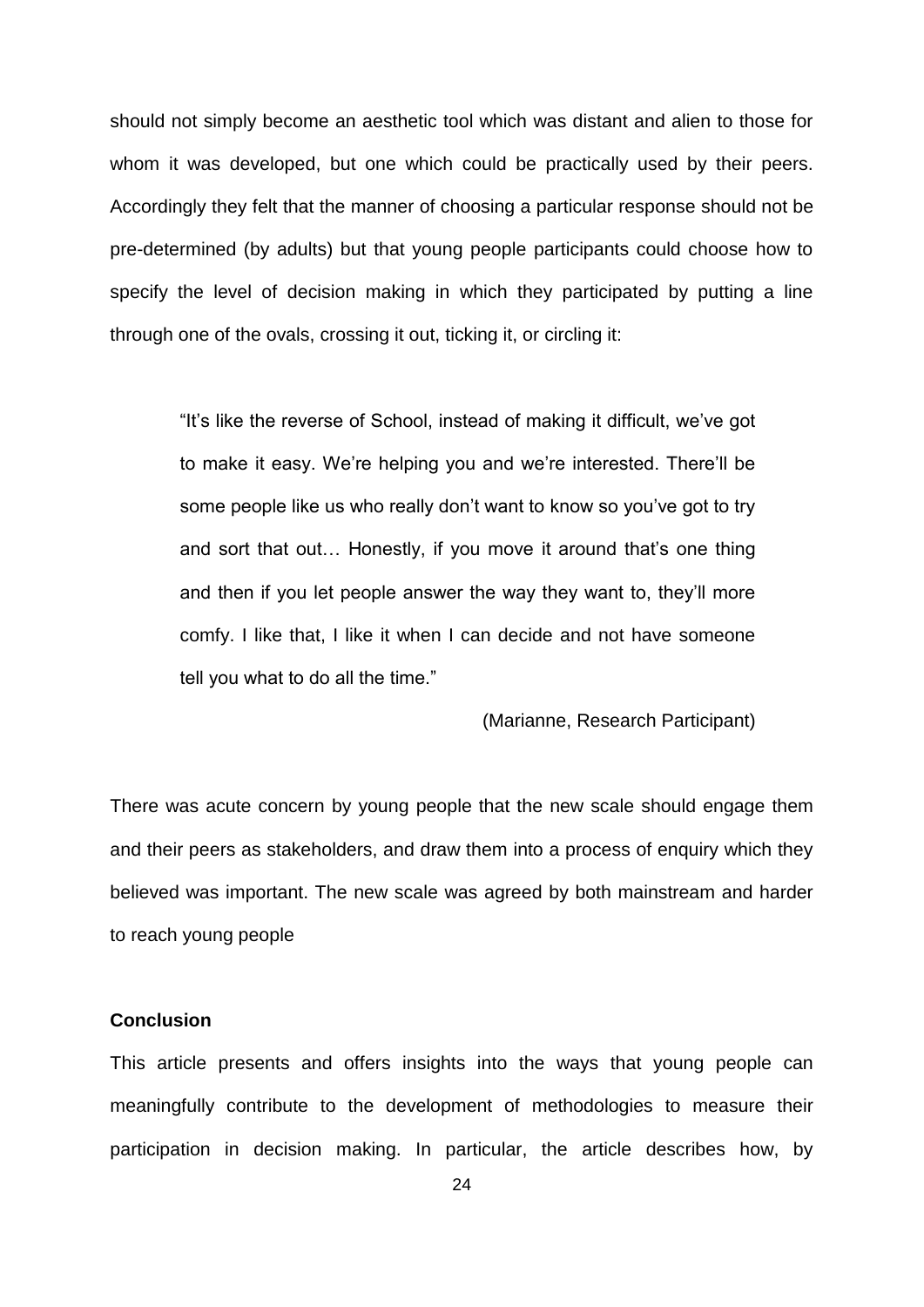addressing tensions which exist in the literature and, as subsequently validated by young people, real life, concerning their ability to contribute to research and the development of appropriate tools, positive and sophisticated outcomes can arise. Challenging adult-developed participation scales and more traditional approaches to inclusion in enquiry processes, young people's engagement demonstrated that their participation can make a difference and augment understandings of how their decision making can be measured.

Beyond their right to participate in research (c.f. Article 12, UNCRC 1989), young people evidenced not merely a willingness to engage in the enquiry process, but also demonstrated that they can, in a sophisticated fashion share their views and address complex research questions. The sophistication of young people's views mirrors that of adults and some of the main recommendations concerning the development of a new participation measurement scale echo those found in the literature. For example, when discussing the Ladder of Participation (Hart, 1992) and hierarchy, the views of young people epitomised and developed core aspects of challenge offered by, for example, Kara (2007), Craig (2003), Driskell (2002) and Lardner (2001). Recognising that participation and its measurement are difficult and multi-layered challenges, young people identified obstacles and, unpicking these, recommended pragmatic solutions to help achieve a more uniform, young people-focused and consistent approach to measuring decision making.

Young people demonstrated that working with their peers in a child-appropriate research environment they could, with little adult support, create methodological instruments that were sensitive and focused (Franks 2011, Greene and Hogan 2005,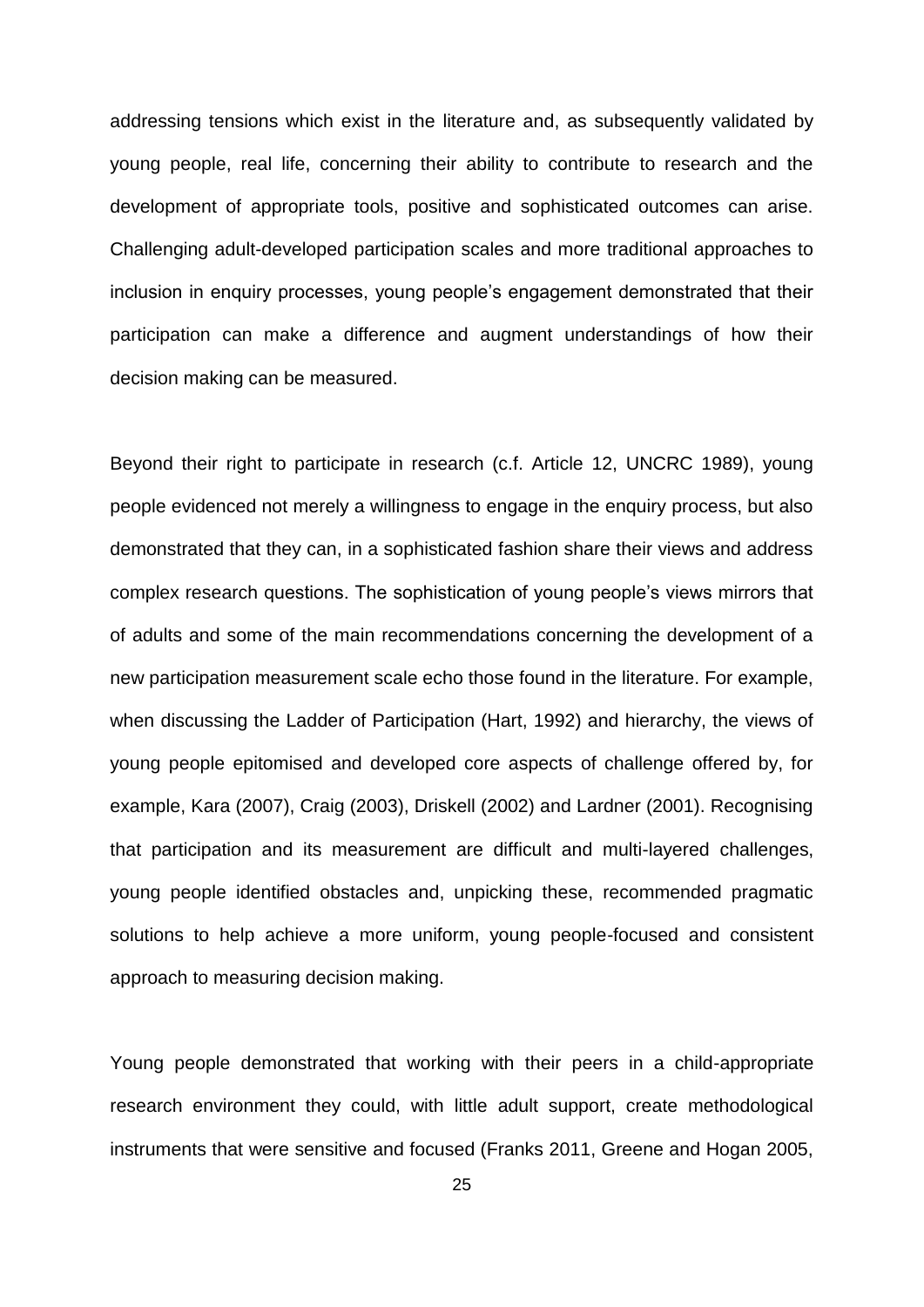Christensen 2004). The new participation measurement scale for example, was intended by young people to synthesise the conceptual and pragmatic considerations associated with participation in decision making, something which is not frequently, nor prominently visible in the literature. Instead, with adult power being limited (see Kellett et al. 2004, Kirby 2004), young people responded by leading discussion and offering innovative, child-appropriate solutions: solutions which challenge existing orthodoxies and the relative position of young people in research. Hence:

"It's nice to be asked what you think and even better to be able to make a difference… And, knowing we might help things to improve... Who knows, perhaps they [adults] might even learn something from us. Perhaps if they listened long enough, or took a bit of notice once in a while, things would change…"

(Gwilym, Research Participant)

These messages suggest that young people should and can play a meaningful role in research design and methodology - not merely as consultees. Young people, operating through a participative methodology have shown how they can fulfil important roles as partners for change and informed, critical friends for adult researchers. By offering in-depth critiques of existing participation measurement scales, articulating minimum standards for and developing a new scale, young people not only directly challenged existing orthodoxies, but positively created opportunities for change and improvement. By promoting the participation of young people and valuing and harnessing their views and involvement, the enquiry reported in this article suggests that subsequent research can be made stronger, more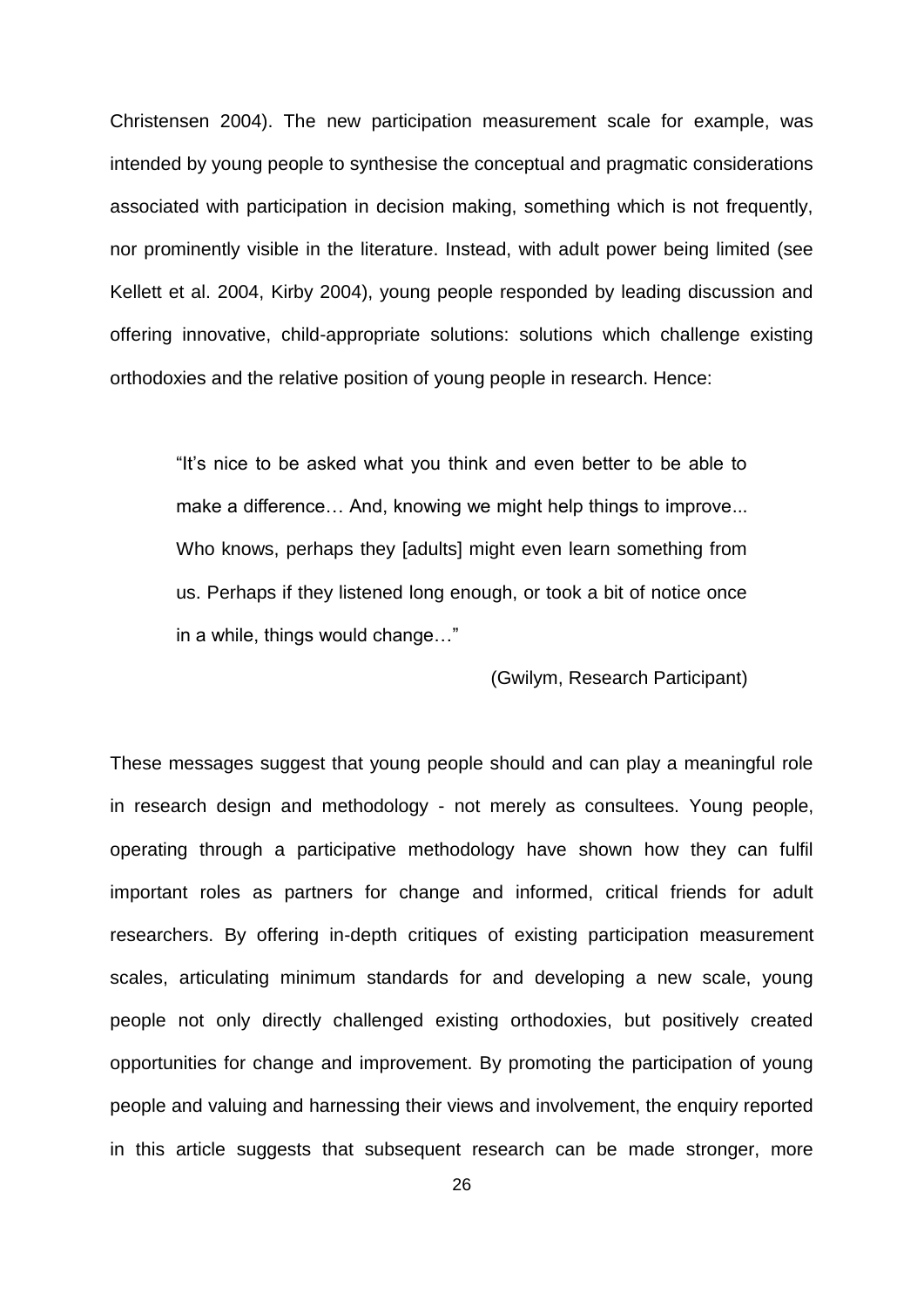focused and meaningful to those which are most affected by it: also, such an approach may increase opportunities for young people's participation and assist a more pragmatic application of their right to engage in making decisions that affect them.

#### **Bibliography**

Children Act (2004) London: HMSO.

Christensen, P. (2004) Children's participation in ethnographic research: Issues of power and representation, *Children and Society*, 18, 2: 165-176.

Christensen, P., and Prout, A. (2002) Anthropological and sociological perspectives on the study of children. In, S. Greene, and D. Hogan (Eds.) *Researching children,* pp. 42-61. London: Sage.

Committee on the Rights of the Child (2004) *Recommendations issued by the Committee on the Rights of the Child during its 37th Session in Geneva*. Geneva: Centre for Human Rights.

Corsaro W. (1997) *The sociology of childhood*. California: Pine Forge Press.

Craig, G. (2003) Children's participation through community development: Assessing the lessons from international experience. In, C. Hallett, and A. Prout (Eds.) *Hearing*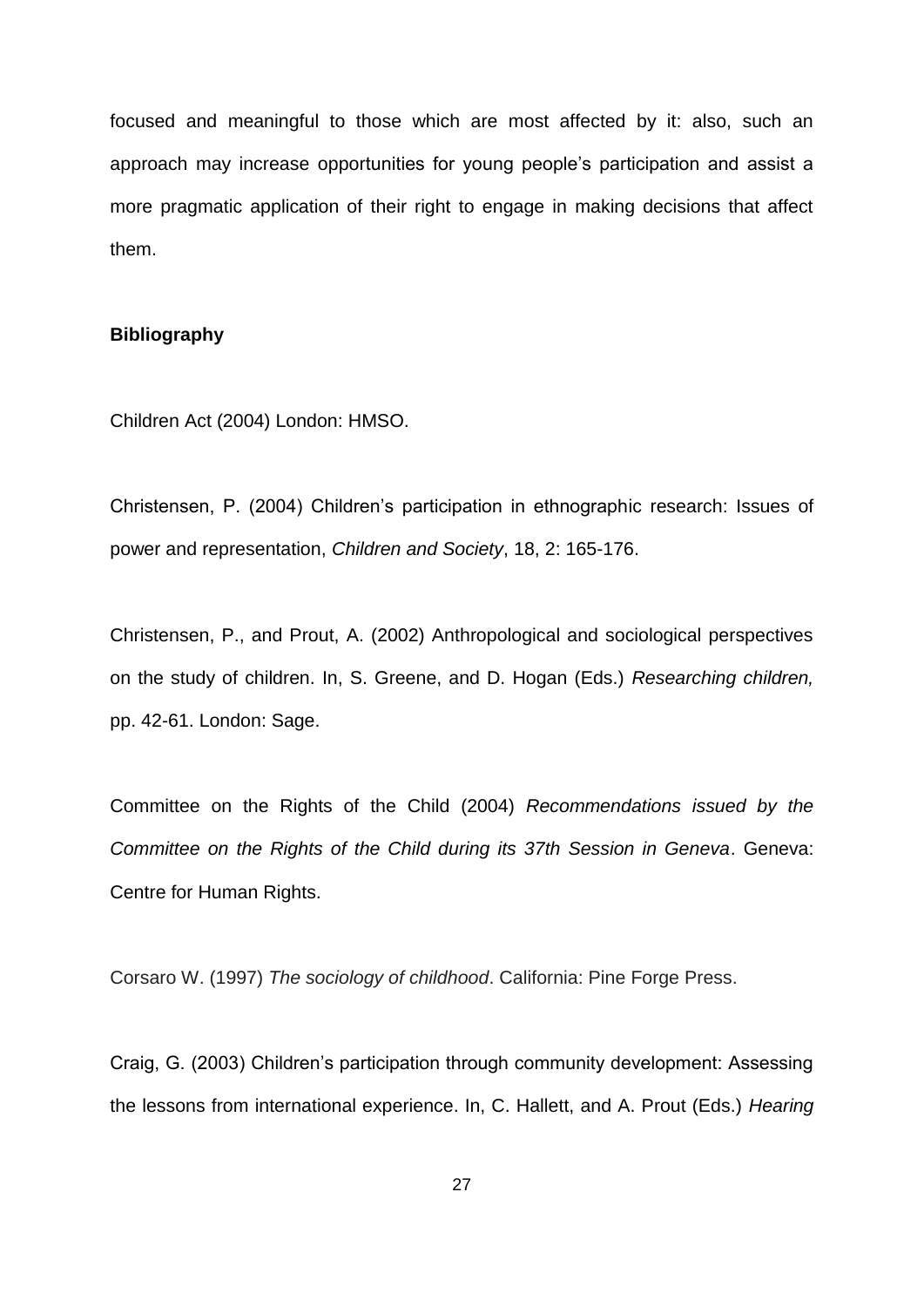*the vices of children: social policy for a new century*, pp. 38-57. London: RoutledgeFalmer.

Department for Children, Schools, and Families (2008) *Raising standards – improving outcomes. Statutory guidance: Early years outcomes duty Childcare Act 2006*. London: Department for Children, Schools and Families.

Driskell, D. (2002). *Creating better cities with children and youth: A manual for participation*. London: UNESCO and Earthscan Publications.

European Union (2000) *Charter of Fundamental Rights of the European Union*. Strasbourg: Commission of the European Union.

Fielding, M. (2001) Students as radical agents of change, *Journal of Educational Change*, 2 (2): 123-41.

Franks, M. (2011) Pockets of participation: Revisiting child-centred participation research, *Children and Society*, 25: 15-25.

Greene, S. and Hogan, D. (2005) *Researching children's experience*. London: Sage.

Grover, S. (2004) Why won't they listen to us? On giving power and voice to children participating in social research, *Childhood,* 11(1): 81-93.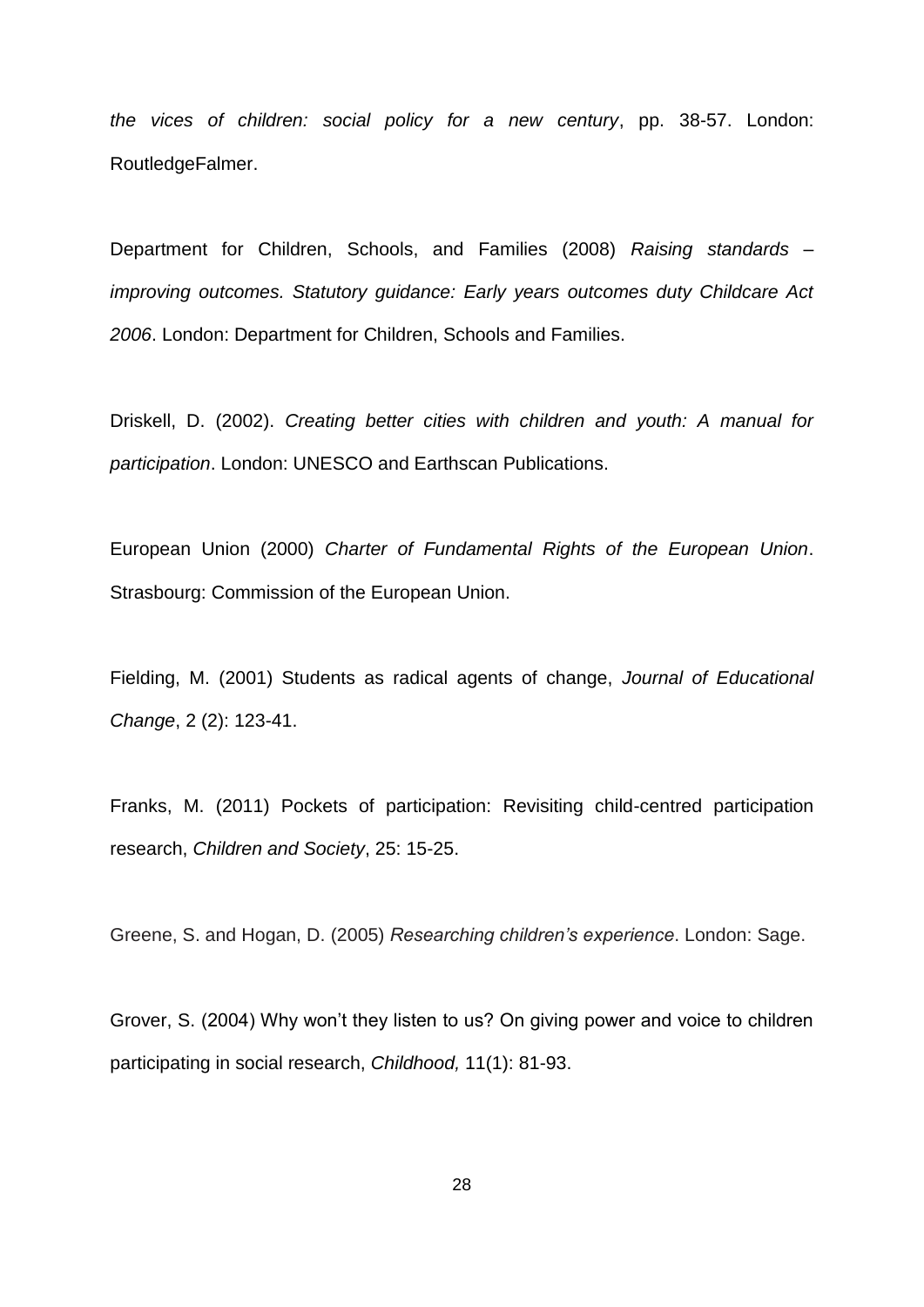Haines, K., and Case, S. (2003) Promoting Positive Behaviour in Schools: The Youth Social Audit. *Youth Justice*, 3(2), 86-103.

Hart, R. (2008). Stepping back from 'The Ladder': Reflections on a model of participatory work with children. In, A. Reid, B. Bruun Jensen, J. Nikel, and V, Simovska (Eds.) *Participation and learning: Perspectives on education and the environment, health and sustainability,* pp. 19-31. Springer.

Hart, R. (1992) *Children's participation: From tokenism to citizenship*. Florence: International Child Development Centre, UNICEF.

James, A. and Prout, A. (1997) *Constructing and reconstructing childhood.* 2<sup>nd</sup> ed. Basingstoke: Falmer Press.

Kara, N. (2007) Beyond tokenism: Participatory evaluation processes and meaningful youth involvement in decision-making, *Children, Youth and Environments,* 17(2): 563-580.

Kellett, M. (2005) *Developing children as researchers.* London: Paul Chapman Publishers.

Kellett, M. (2003) *Enhancing pupils' learning skills through their engagement with research process*. Paper presented at Research in Practice Conference of Westminster, Institute of Education, Oxford.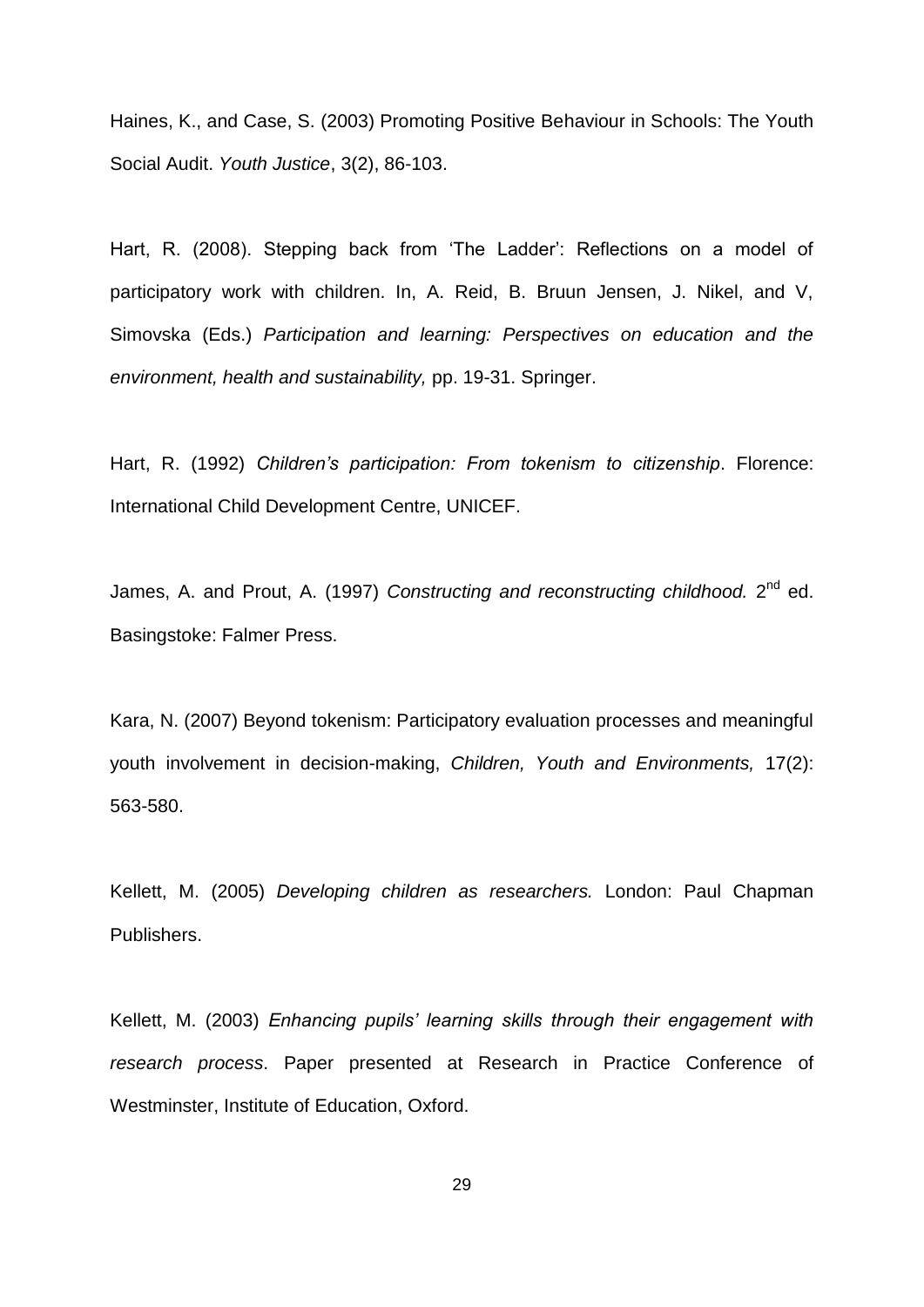Kellett, M., Forest, R., Dent, N., and Ward, S. (2004) Just teach us the skills please, we'll do the 'rest': Empowering ten-year-olds as active researchers, *Children and Society*, 18:329–343.

Kirby P. (2004) *A guide to actively involving young people in research: For researchers, research commissioners, and managers*. INVOLVE: Eastleigh, Hampshire.

Kirby, P. and Bryson, S. (2002) *Measuring the magic? Evaluating and researching young people's participation in public decision making*. London: Carnegie UK Trust.

Krenichyn, K., Schaefer-McDaniel, N., Clark, H., Zeller-Berkman, S. (2007*) Where are young people in youth program evaluation research?, Children, Youth and Environments*, 17(2): 594-615.

Lardner, C. (2001) *Exploring good practice in youth participation: A critical review.*  Edinburgh: Clarity.

London, J. (2007) Power and pitfalls of youth participation in community-based action research, *Children, Youth and Environments,* 17(2): 406-432.

London, J. (2005) Youth-led research. In, L. Sherrod, C., Flanagan, and R. Kassimir (Eds.) *Youth activism: An international encyclopaedia*, pp. 155-157. Wesport, CT: Greenwood Publishing Company.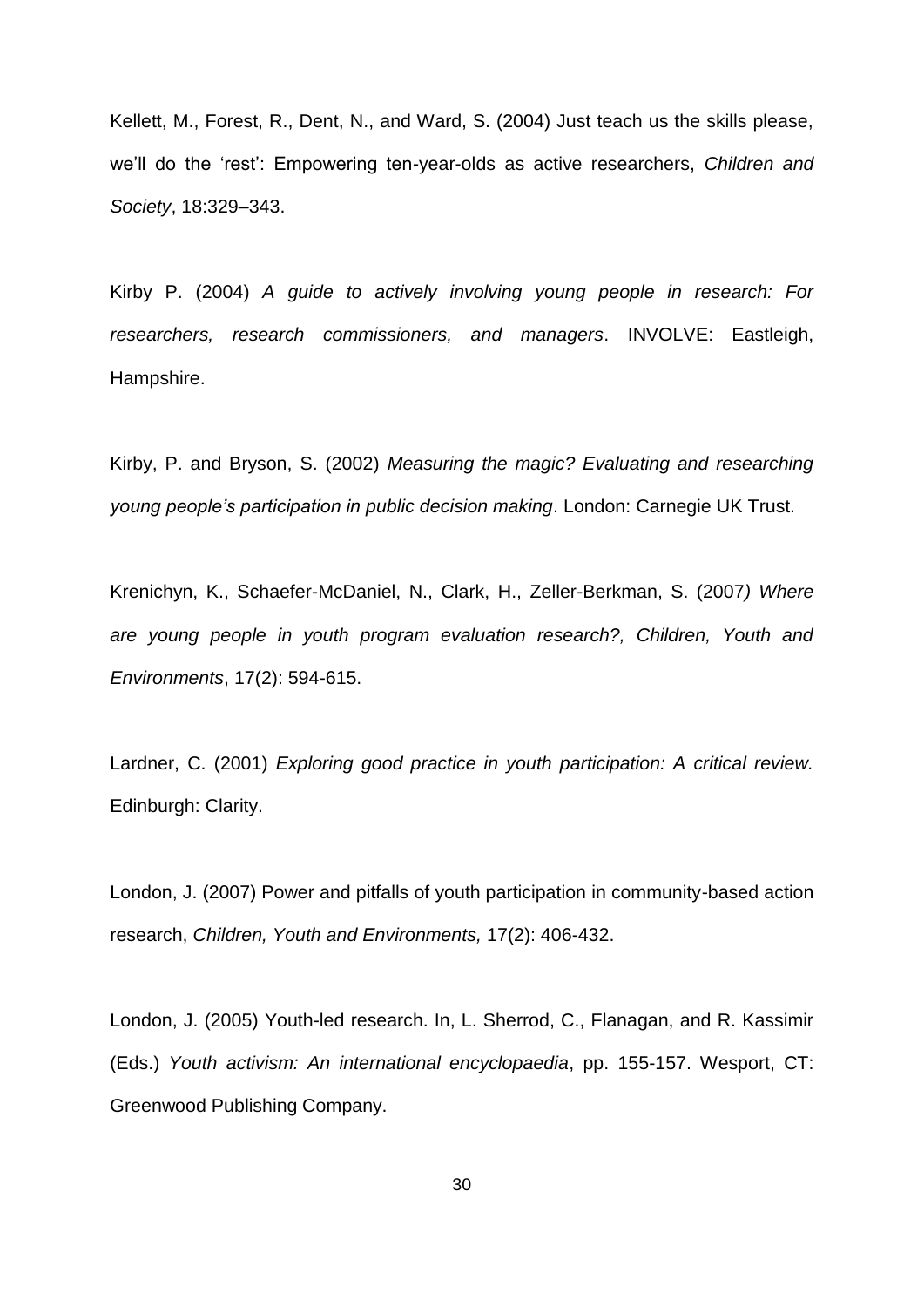London, J. and Young, A. (2003) Youth empowerment and community action in the Central Valley: Mapping the opportunities and *challenges*, Y*outh in Focus*. Available at: http://www.youthinfocus.net/resources\_publications\_2.htm

Lowndes, V., Pratchett, L. and Stoker, G. (2001) Trends in public participation: Part 2—citizens' perspectives, *Public Administration,* 79(2): 445-455.

Mandell, N. (1991) The least adult role in studying children. In, F. Waksler (Ed.) *Studying the social worlds of children: sociological readings,* pp. 38-59. Falmer Press.

Matthews, H., Taylor, M, Percy-Smith, B., and Limb, M. (2000) The unacceptable flaneur: The shopping mall as a teenage hangout, *Childhoo*d, 7(3): 279-294.

Morgan, D., Victor P., Chiedza R., Elsie V., Marlene B. and Jean S. (2004) Youth participatory action research on hustling and its consequences: A report from the field, *Children, Youth and Environments,* 14(2): 201-228.

Morrow, V. (2009) *The ethics of social research with children and families in young lives: Practical experiences*. Oxford: Young Lives.

Nieuwenhuys, O. (2004) Participatory action research in the majority world. In, S. Fraser, V. Lewis, S. Ding, M. Kellett, and C. Robinson, (Eds.) *Doing research with children and young people,* pp. 206-220. London: Sage.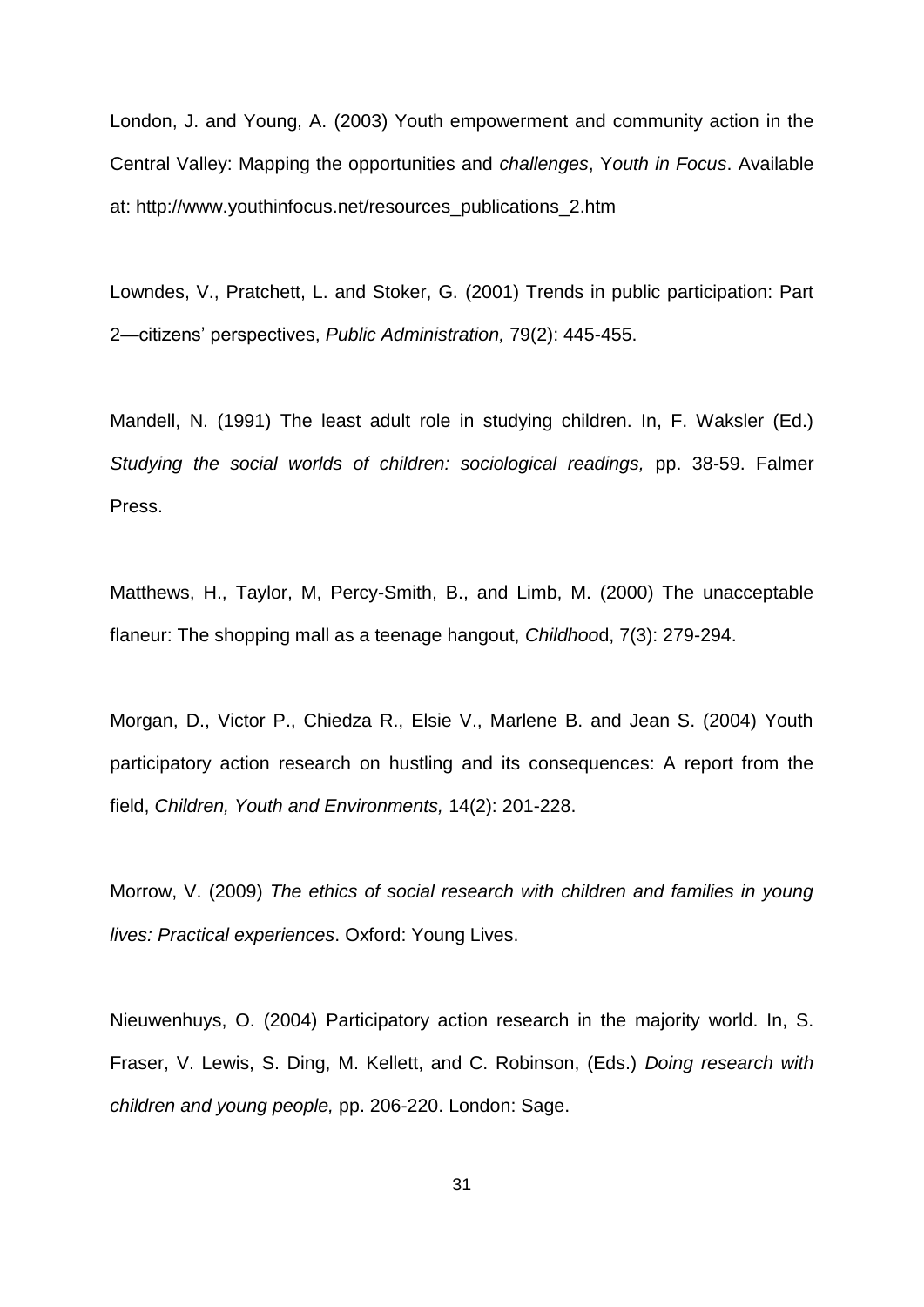Sabo, K. (2003) A Vygotskian perspective on youth participatory evaluation: Special issue, youth participatory evaluation: A field in the making, *New Directions for Evaluation,* 98: 13-24.

Save the Children (2004) *So, you want to consult with children? A toolkit of good practice*. London: Save the Children.

Sinclair, R. (2004) Participation in practice: Making it meaningful, effective and sustainable, *Children and society*, 18: 106-118.

Treseder, P. (1997) *Empowering children and young people: Training manual.* London: Save The Children.

UNICEF (2003) *The Freechild Project Measure for social change by and with young people.* UNICEF Innocenti Essays, No. 4. Florence, Italy: UNICEF Innocenti Research Centre.

United Nations (1989) United Nations Convention on the Rights of the Child. New York: United Nations.

Waller, T. (2006) Don't come too close to my octopus tree: Recording and evaluating young children's perspectives on outdoor learning, *Children, Youth and Environments,* 16(2): 75-104.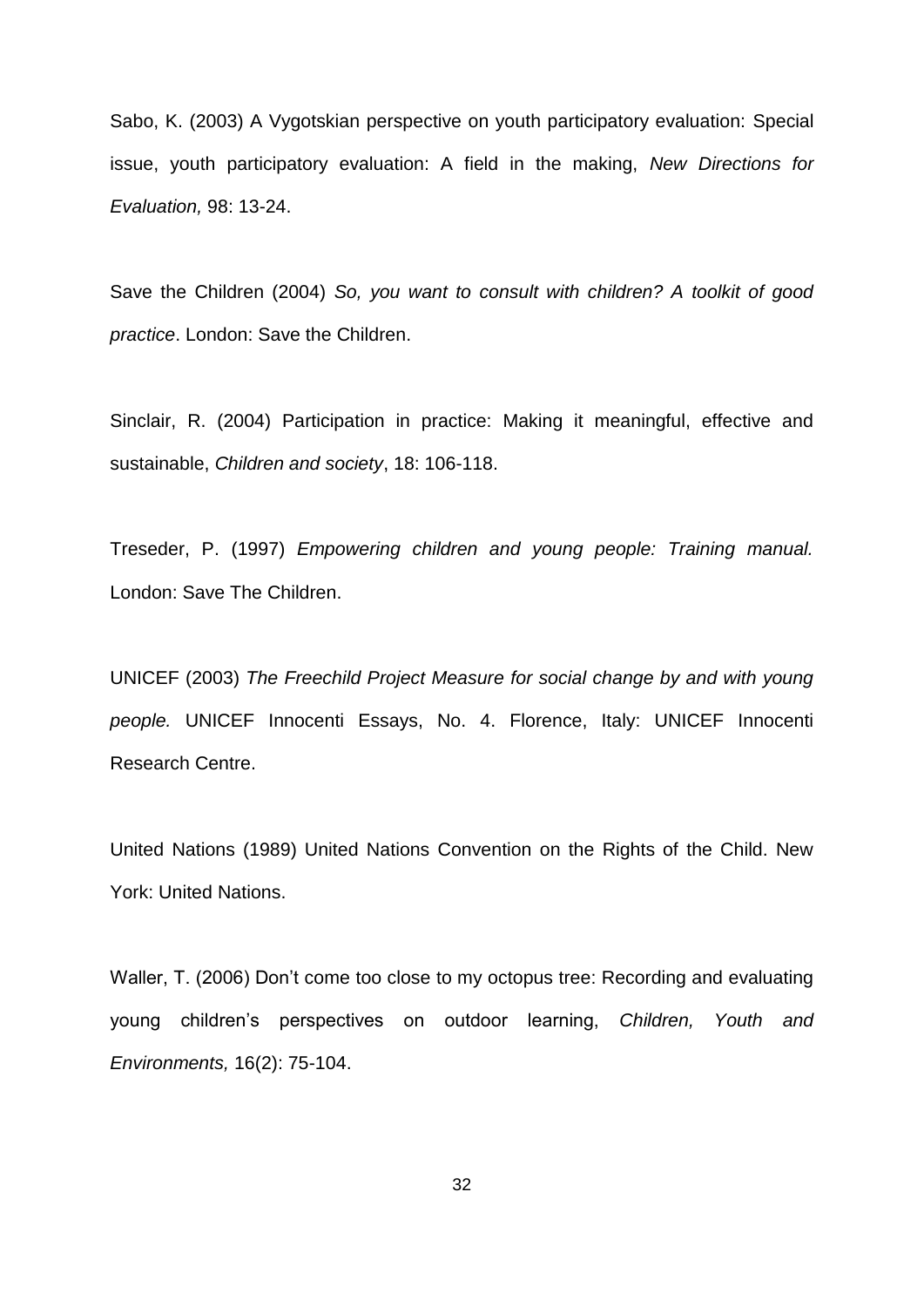Welsh Assembly Government (2006) *Minimum standards for children and young people's participation*. Cardiff: Welsh Assembly Government.

Zeller-Berkman, S. (2007) Peering in: A look into reflective practices in youth participatory action research. *Children, Youth and Environments,* 17(2): 315-328.